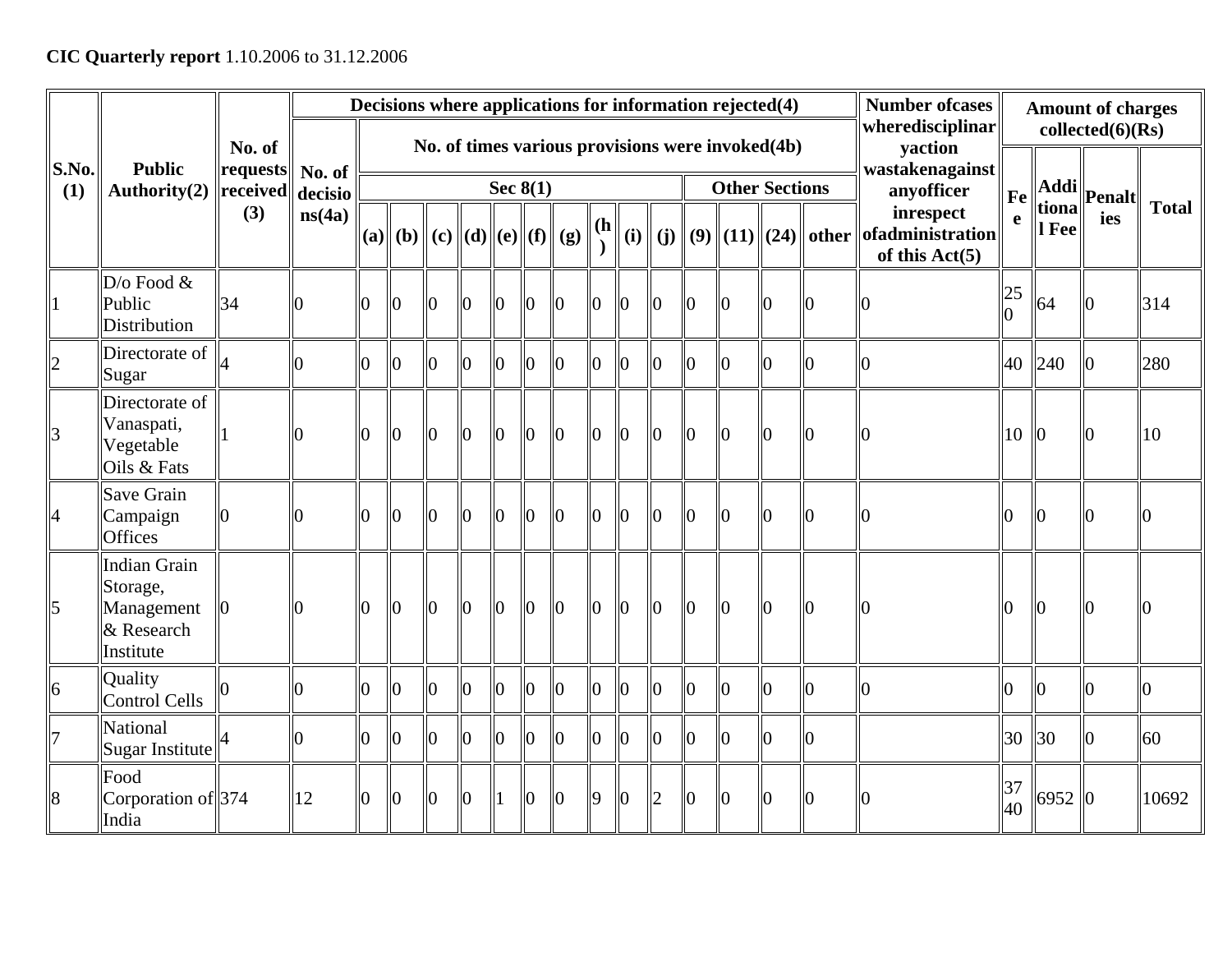| 9               | Central<br>Warehousing  57<br>Corporation                | ll5           | $\overline{0}$ | $\parallel$ 0 | $\overline{10}$ | $\overline{0}$ | $\parallel$ 3 | $\parallel$ 0 | $\vert\vert$ <sup>0</sup> | $\parallel$ 0 | $\parallel$ 0 | 2             | $\overline{10}$ | $\parallel$ 0 | $\parallel$ 0 | $\overline{0}$ | $\parallel 5^{\circ}$<br>$\overline{0}$ | $1670$   0     | 2240 |
|-----------------|----------------------------------------------------------|---------------|----------------|---------------|-----------------|----------------|---------------|---------------|---------------------------|---------------|---------------|---------------|-----------------|---------------|---------------|----------------|-----------------------------------------|----------------|------|
| $\parallel$ 10. | Hindustan<br>Vegetable<br><b>Oils</b><br>$ Corporation*$ | $\parallel 0$ | $\parallel$ 0  | $\sqrt{0}$    | $\overline{0}$  | $ 0\rangle$    | $\parallel$ 0 | $\parallel$ 0 | $\parallel$ 0             | $\parallel$ 0 | $\parallel$ 0 | $\parallel$ 0 | 0               | $\parallel$ 0 | $\parallel$ 0 | 10             |                                         | $\overline{0}$ | 00   |

CIC Quarterly Report 01/01/2007 to 31/3/2007

|             |                                                            |                                                                                     |                  |                | Decisions where applications for information rejected(4) |                |    |            |                 |                 |                      |           |                |                |                                                                                                                                                       |                |                | <b>Number</b><br>ofcases                                                                                                |         | <b>Amount of charges</b><br>collected(6)(Rs) |           |     |
|-------------|------------------------------------------------------------|-------------------------------------------------------------------------------------|------------------|----------------|----------------------------------------------------------|----------------|----|------------|-----------------|-----------------|----------------------|-----------|----------------|----------------|-------------------------------------------------------------------------------------------------------------------------------------------------------|----------------|----------------|-------------------------------------------------------------------------------------------------------------------------|---------|----------------------------------------------|-----------|-----|
| S.No.<br>1) | <b>Public</b><br>Authority(2)                              | No. of<br>reques<br>  tsrecei   decis  <br>$\Vert \text{ved}(3) \Vert \text{ions}($ | No.<br>of<br>4a) | (a)            | (b)                                                      | (c)            |    | Sec $8(1)$ |                 |                 |                      |           |                |                | No. of times various provisions were invoked(4b)<br><b>Other Sections</b><br>$\ (d)\ $ (e) $\ (f)\ $ (g) $\ (h)\ $ (i) $\ (j)\ $ (9) $\ (11)\ (24)\ $ |                | othe           | wherediscip<br>linaryaction<br>wastakenag<br>ainst<br>anyofficer<br>inrespect<br>ofadministr<br>ation of this<br>Act(5) | Fee     | Addition  Penalti  Tota <br>al Fee           | <b>es</b> |     |
|             | $D$ o Food &<br>$\mathbf{P}$ ublic<br>Distribution         | 47                                                                                  |                  | $\overline{0}$ |                                                          | ll0            | 10 | $\Omega$   | $\overline{10}$ | $\overline{10}$ | $\overline{0}$       | 10        | 10             | $ 0\rangle$    |                                                                                                                                                       | $\overline{0}$ |                |                                                                                                                         | 340 652 |                                              |           | 992 |
|             | Directorate of<br>Sugar                                    |                                                                                     |                  | $\overline{0}$ |                                                          |                |    |            |                 | $\overline{0}$  | $\overline{0}$       |           |                |                |                                                                                                                                                       |                |                |                                                                                                                         | 70      |                                              |           | 70  |
|             | Directorate of<br>Vanaspati,<br>Vegetable Oils<br>$&$ Fats |                                                                                     | 12               | $\overline{0}$ | $\overline{0}$                                           | $\overline{0}$ | lo |            | $\overline{10}$ | $\overline{10}$ | $\overline{0}$       | $\Omega$  | $\overline{0}$ | $\overline{0}$ |                                                                                                                                                       | $\overline{0}$ | $\overline{2}$ |                                                                                                                         | 20      |                                              |           | 20  |
|             | Save Grain<br>Campaign<br><b>Offices</b>                   | Ю                                                                                   |                  | $\overline{0}$ | IЮ                                                       | IЮ             | 10 |            | $\overline{0}$  | $\overline{10}$ | $\vert$ <sub>0</sub> | <b>IO</b> | $\overline{0}$ | $ 0\rangle$    | $\mathbb{I}^0$                                                                                                                                        | $\overline{0}$ | $\overline{0}$ |                                                                                                                         |         | 00                                           |           |     |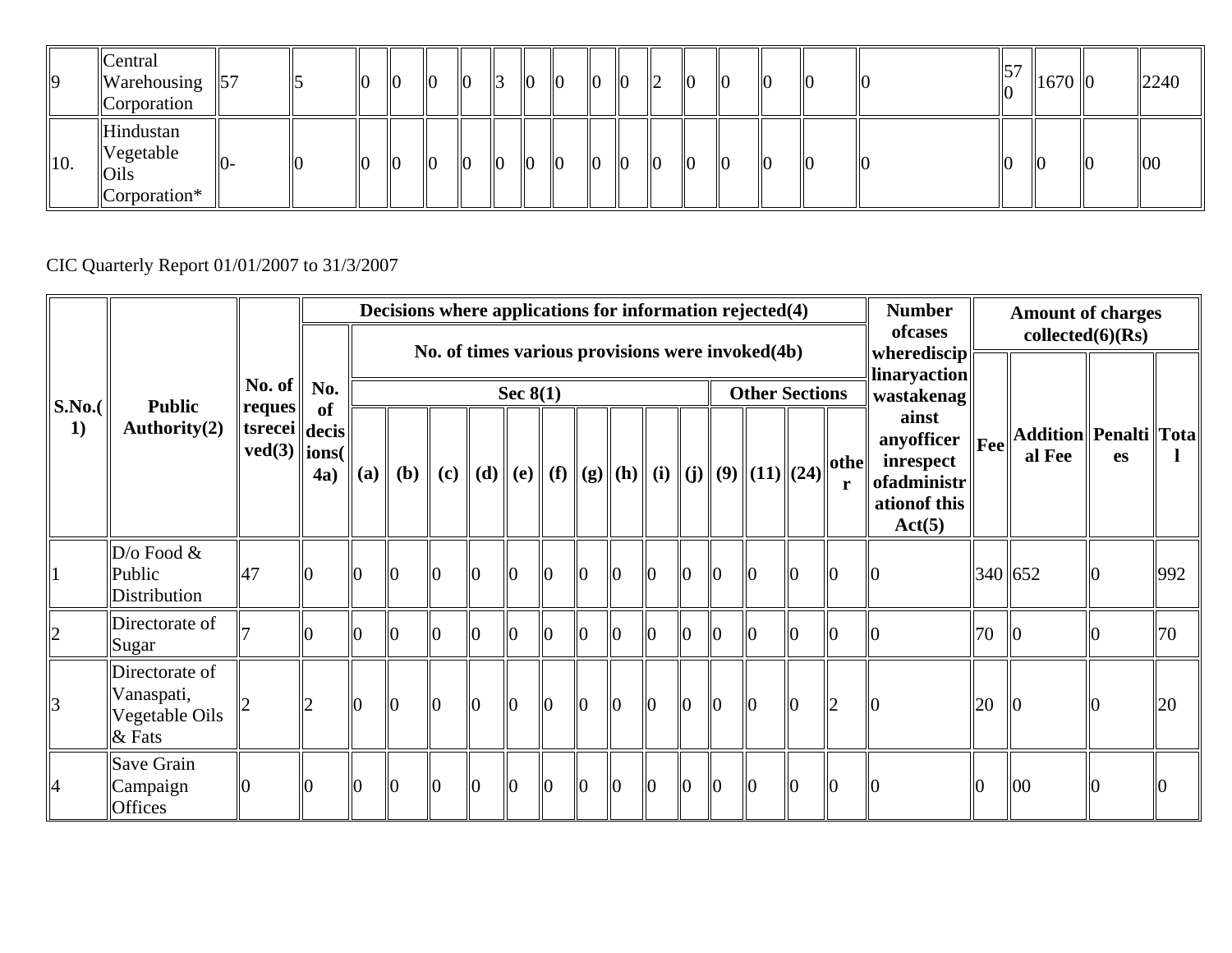| $\overline{5}$ | Indian Grain<br>Storage,<br>Management $\&$ $\ 0\ $<br>Research<br>Institute |    | 110            | $\overline{0}$ | $\mathbf{0}$   | $\overline{0}$ | $\overline{0}$ | $\parallel$ 0   | $\vert\vert$ 0       | $\parallel$ 0  | $\vert$ <sub>0</sub> | $\overline{0}$ | $\overline{0}$            | $\mathbf{I}$   | $\overline{0}$       | $ 0\rangle$     | $ 0\rangle$          | llo            |              | Ю    |     |              |
|----------------|------------------------------------------------------------------------------|----|----------------|----------------|----------------|----------------|----------------|-----------------|----------------------|----------------|----------------------|----------------|---------------------------|----------------|----------------------|-----------------|----------------------|----------------|--------------|------|-----|--------------|
| $\vert \vert$  | Quality Control<br>Cells                                                     |    |                | $\overline{0}$ | $\overline{0}$ | $\overline{0}$ | $\overline{0}$ | $\overline{10}$ | $\overline{0}$       | $\overline{0}$ | $\parallel$ 0        | $\overline{0}$ | llo                       | $\overline{0}$ | $\overline{0}$       |                 | $\vert$ <sub>0</sub> | llo            |              |      |     |              |
|                | National Sugar<br>Institute                                                  |    |                | $\overline{0}$ | $\overline{0}$ | $\overline{0}$ | $\overline{0}$ | $\parallel$ 0   | $\overline{0}$       | $\parallel$ 0  | $\vert\vert_0$       | $\mathbf{I}$   | $\overline{0}$            | $\mathbf{I}$   | $\vert$ <sub>0</sub> | $ 0\rangle$     | $\parallel$ 0        | $\overline{0}$ | 90           | 30   |     | 120          |
| 8              | Food<br>Corporation of $\ 418\ $<br>India                                    |    | $\parallel$ 17 | $\overline{0}$ | $\overline{0}$ | llo            | $\overline{0}$ | $\parallel$ 0   | $\vert$ <sub>0</sub> | $\mathbf{I}$   | $\mathsf{I}8$        | $\overline{0}$ | $\mathsf{I}$ <sub>5</sub> | $\overline{0}$ | $\overline{0}$       | $\overline{0}$  | $\vert\vert$ 4       | IЮ             | 674          | 4820 | IO) | 1156         |
| 9              | Central<br>Warehousing<br>Corporation                                        | 44 | 12             | $\overline{0}$ | $\overline{0}$ | llo            | $\bf{0}$       | 2               | $\vert$ <sub>0</sub> |                | $\sqrt{5}$           | $\overline{0}$ | $\vert$ <sub>2</sub>      | $\mathbf{I}$   | $\overline{0}$       | $ 0\rangle$     | $\vert$ 2            | llo            | $\ 440\ 154$ |      | IЮ  | 594          |
| $\vert 10.$    | Hindustan<br>Vegetable Oils<br>Corporation*                                  | 0  | ll0            | $\overline{0}$ | $\overline{0}$ | $\overline{0}$ | $\overline{0}$ | $\parallel$ 0   | $\overline{0}$       | $\overline{0}$ | $ 0\rangle$          | $\overline{0}$ | $\overline{0}$            | 10             | $\overline{0}$       | $\overline{10}$ | $\mathsf{I}$ lo      | llo            | 30           |      |     | $ 30\rangle$ |

 No.2-18/2009-ICT Government of India Ministry of Consumer Affairs, Food & Public Distribution Department of Food & Public Distribution Krishi Bhawan, New Delhi Dated 10<sup>th</sup> August, 2009

### To

Deputy Secretary Central Information Commission, 301 A August, Kranti Bhawan , New Delhi. 110066

Subject: Report under Section 25 of the Right to Information Act, 2005 quarter ending 30.6.2009-Reg.Sir, I am directed to say that the requisite information for the quarter ending 30.06.2009 for the year 2009-10 in respect of the Department of Food & Public Distribution has been placed on the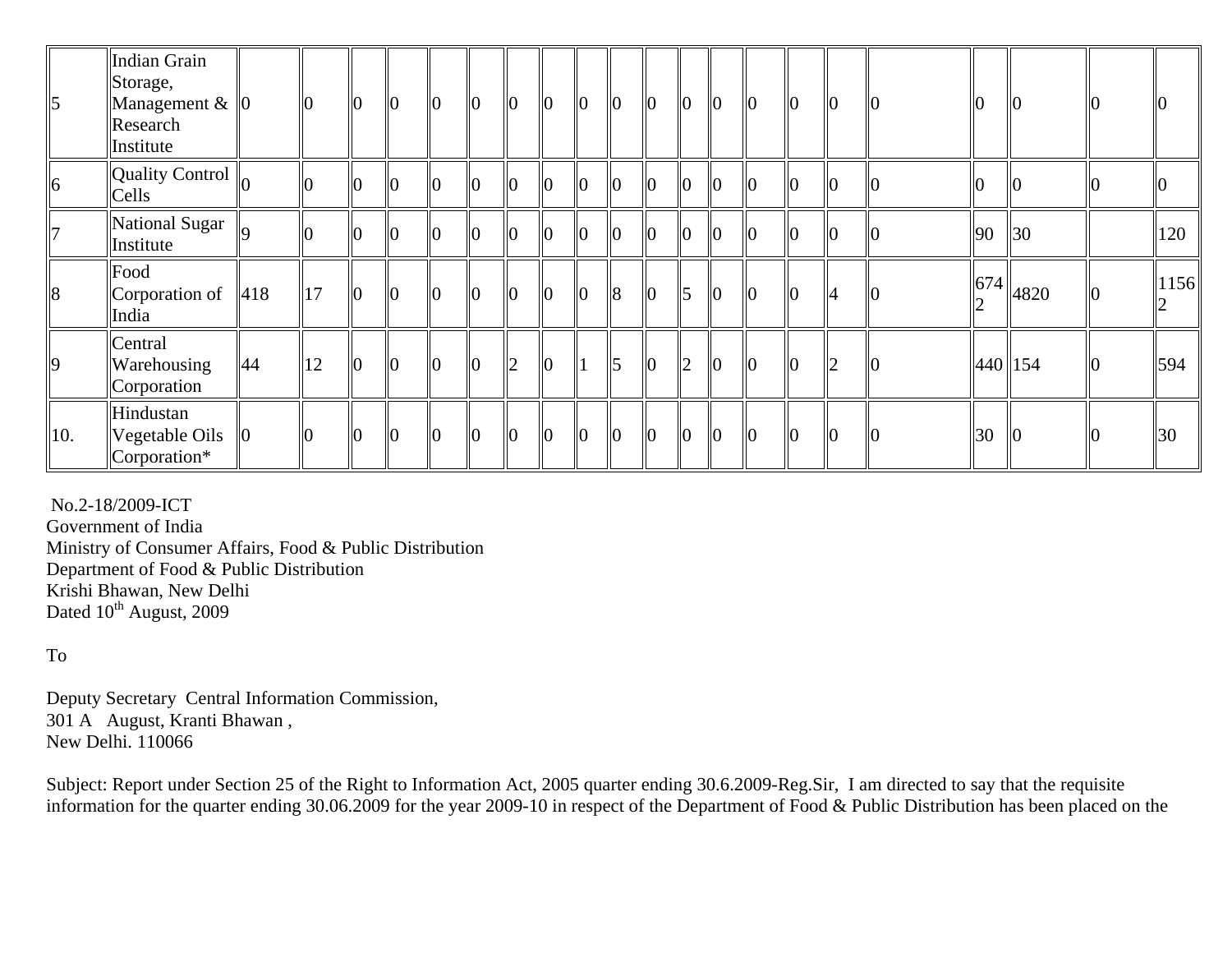Department's website http://www.fcamin.nic.in in the link "Right to information" and also on CIC website. A hard copy is enclosed for information.

Yours faithfully,

#### (Shiv Kumar Gandotra) Under Secretary to the Government oft India

#### 2009-10 Annexure-I Quarterly Report for the period from 01.04.2009 to 30.06.2009

|                             |                                                                |                                     | Decisions where applications for information rejected(4) |  |                |                                                                                                                              |                  |                      |                                 |                                 |                                                  |                |                 |                       | <b>Number ofcases</b><br>wheredisciplinarya                              |           | <b>Amount of charges</b> |                           |           |
|-----------------------------|----------------------------------------------------------------|-------------------------------------|----------------------------------------------------------|--|----------------|------------------------------------------------------------------------------------------------------------------------------|------------------|----------------------|---------------------------------|---------------------------------|--------------------------------------------------|----------------|-----------------|-----------------------|--------------------------------------------------------------------------|-----------|--------------------------|---------------------------|-----------|
| $\vert$ S.No.( $\vert\vert$ | <b>Public</b>                                                  | No. of<br>Authority requestsreceive | No. of                                                   |  |                |                                                                                                                              |                  |                      |                                 |                                 | No. of times various provisions were invoked(4b) |                |                 |                       | ction<br>wastakenagainst                                                 |           | collected $(Rs)(6)$      |                           |           |
| 1)                          | (2)                                                            | d(3)                                | decisions(<br>4a)                                        |  |                | $\big  \text{(a} \  \text{(b} \  \text{(c} \  \text{(d} \  \text{(e} \  \text{(f} \  \text{(g} \  \text{(h} \  \text{(i} \ $ |                  | Sec $8(1)$           |                                 |                                 | (j)                                              | (9   (1    (2  | 1) 4)           | <b>Other Sections</b> | anyofficer<br>inrespect<br>  other  ofadministrationof <br>this $Act(5)$ | Fee       | nal Fee                  | Additio Penalti Tot<br>es | al        |
|                             | $D$ /o F&PD 30                                                 |                                     |                                                          |  | $\overline{0}$ | $\vert 0 \vert$                                                                                                              | $\boldsymbol{0}$ | $\ 0\ 0\ $           |                                 | 0 0                             |                                                  | $\bf{0}$       | $\vert 0 \vert$ |                       |                                                                          | 230       | 30                       | 110                       | 260       |
|                             | Directorate<br>of Sugar                                        |                                     |                                                          |  |                | $\ 0\ $                                                                                                                      |                  | $\ 0\ 0\ 0\ 2\ 0\ 0$ |                                 |                                 |                                                  | $\mathbb{I}_0$ | llO             |                       |                                                                          | 20        |                          |                           | 20        |
|                             | Directorate<br>of<br>Vanaspati,<br>Vegetable<br>Oils &<br>Fats |                                     |                                                          |  |                | $\ 0\ $                                                                                                                      | $\overline{10}$  |                      | $\overline{10}$ $\overline{10}$ | $\overline{10}$ $\overline{10}$ |                                                  | llo.           | $\overline{0}$  |                       |                                                                          | 40        |                          |                           | <b>40</b> |
|                             | National<br>Sugar<br>Institute                                 |                                     |                                                          |  |                | $\ 0\ $                                                                                                                      |                  | $\ 0\ 0\ 0\ $        |                                 | $\overline{0}$ $\overline{0}$   |                                                  | $\mathbf{I}$   | $\overline{0}$  |                       |                                                                          | 10        |                          |                           | 10        |
|                             | Food<br>Corporatio 975<br>n of India                           |                                     |                                                          |  |                | $\ 0\ $                                                                                                                      | $\overline{10}$  | $\ 0\ 0\ 4\ 0\ 1$    |                                 |                                 |                                                  | $\mathbb{I}_0$ | $\overline{0}$  |                       |                                                                          | 202<br>68 | 9508                     |                           | 297<br>76 |
|                             | Central<br>$\frac{1}{2}$ $\frac{1}{25}$                        |                                     |                                                          |  |                | $\ 0\ $                                                                                                                      |                  | $\ 0\ 0\ 0\ 0\ 0\ $  |                                 |                                 |                                                  | 13             | lЮ              | 4                     |                                                                          | 330       | 502                      | IO)                       | 832       |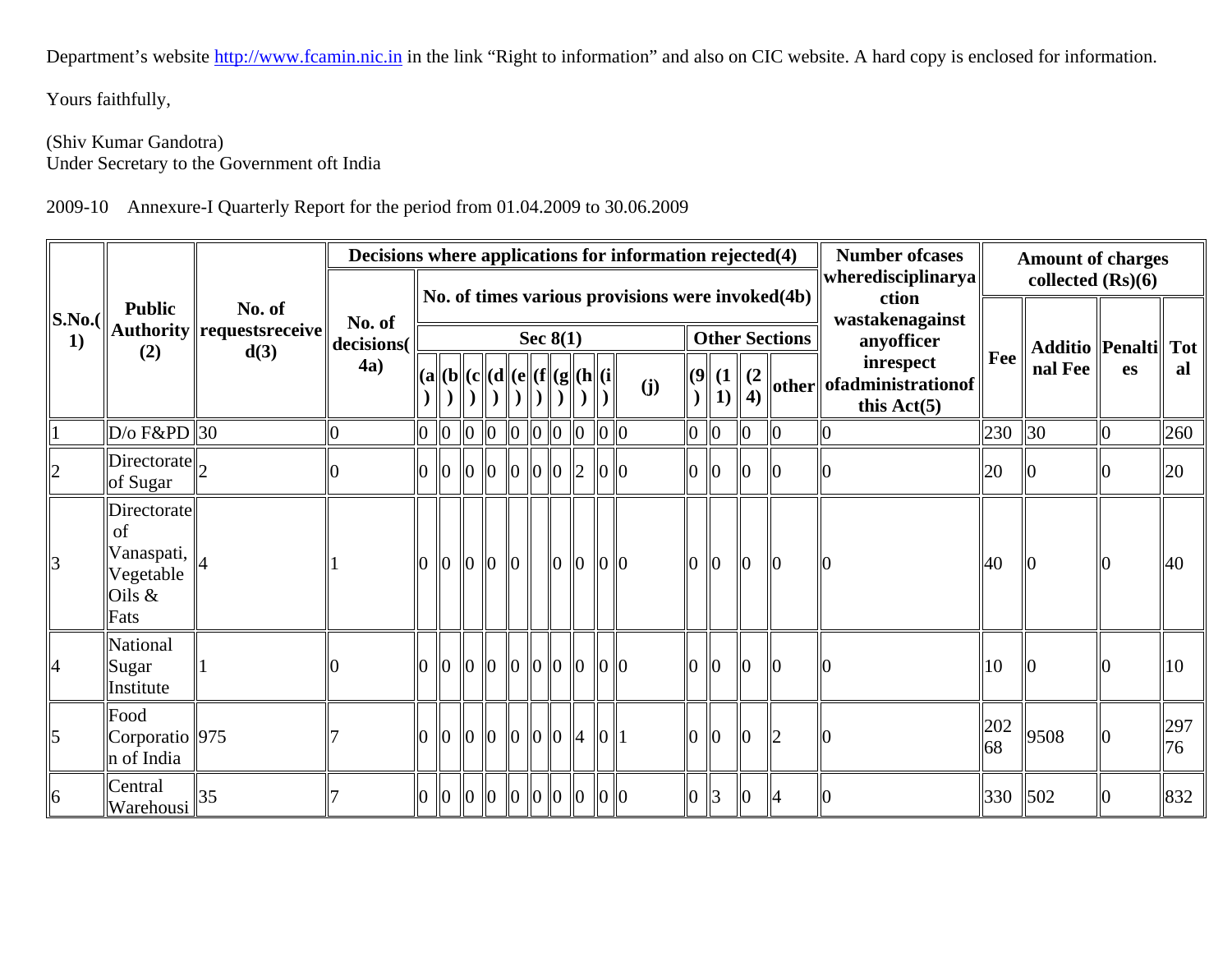| $\ln g$<br>Corporatio |      |  |  |  |  |  |  |  |            |       |     |
|-----------------------|------|--|--|--|--|--|--|--|------------|-------|-----|
| Total                 | 1047 |  |  |  |  |  |  |  | 208<br> 98 | 10040 | 309 |

As on 31.3.20072006-07 Return for the period ending March, 2007

# 2007-08CIC Quarterly Report 01/07/2007 To 30/09/20072007-08 Quarterly Report for the period from 01.07.2007 to 30.09.2007As on 30.9.2007<br>\* One case received by JD (Movt.) has been transferred of M/o Transport.

|       |                                                                                   |                                      | Decisions where applications for information rejected(4) |          |                |              |                 |                 |                           |               |     |                 |                |                |                                      |                                                                                                                                                                | <b>Number of cases</b>                                         |              | <b>Amount of charges</b> |           |       |
|-------|-----------------------------------------------------------------------------------|--------------------------------------|----------------------------------------------------------|----------|----------------|--------------|-----------------|-----------------|---------------------------|---------------|-----|-----------------|----------------|----------------|--------------------------------------|----------------------------------------------------------------------------------------------------------------------------------------------------------------|----------------------------------------------------------------|--------------|--------------------------|-----------|-------|
| S.No. | <b>Public</b>                                                                     | No. of                               |                                                          |          |                |              |                 |                 |                           | invoked(4b)   |     |                 |                |                | No. of times various provisions were |                                                                                                                                                                | wheredisciplinaryac  <br>tion                                  |              | collected $(Rs)(6)$      |           |       |
| 1)    | (2)                                                                               | Authority    requestsreceive<br>d(3) | No. of<br>decisions(                                     |          |                |              |                 | Sec $8(1)$      |                           |               |     |                 |                |                |                                      | <b>Other Sections</b>                                                                                                                                          | wastakenagainst<br>$\ $ anyofficer inrespect $\ _{\text{Fee}}$ |              | Addition Penalti Tota    |           |       |
|       |                                                                                   |                                      | 4a)                                                      |          |                |              |                 |                 |                           |               |     |                 |                |                |                                      | $\ ({\bf a}\ ({\bf b}\ ({\bf c}\ ({\bf d}\ ({\bf e}\ ({\bf f}\ ({\bf g}\ ({\bf h}\ ({\bf i}\ ({\bf j}\ ({\bf 9}\ ({\bf 11}\ ({\bf 24}\ {\bf othe}\ {\bf b})))$ | ofadministrationof<br>this $Act(5)$                            |              | al Fee                   | <b>es</b> |       |
|       | $\vert$ D/o Food<br>$\&$ Public<br>Distributio<br>$\ln$                           | $32*$                                |                                                          | $\Omega$ | $\overline{0}$ | $\mathbf{I}$ | $\overline{10}$ | $\ 0\ $ $\ 0\ $ |                           | $\parallel$ 0 | 0 0 |                 | $\overline{0}$ | $\overline{0}$ | $\mathbb{I}^0$                       | $\overline{10}$                                                                                                                                                |                                                                | $\ 310\ 320$ |                          | 10        | 630   |
|       | Directorate<br>of Sugar                                                           |                                      |                                                          |          |                | 10           | $\mathbb{I}^0$  | $\overline{0}$  | 10                        |               | 0 0 |                 | 0              | $\overline{0}$ | l0                                   | $\overline{10}$                                                                                                                                                |                                                                | 40           |                          |           | 40    |
|       | Directorate<br>$\log$<br>Vanaspati,<br>Vegetable<br>Oils $\&$<br>$\parallel$ Fats | -Nil-                                |                                                          |          | $\parallel$ 0  | $\ 0\ $      |                 | $\overline{0}$  | $\ 0\ $                   | $\parallel$ 0 | 0   |                 | 0              | $\overline{0}$ | $\mathbb{I}^0$                       | $\parallel$ 0                                                                                                                                                  | lЮ                                                             |              | -Nil-                    | -Nil-     | -Nil- |
|       | Save Grain<br>Campaign<br><b>Offices</b>                                          |                                      |                                                          | ll0.     | $\parallel$ 0  | $\ 0\ $      |                 | $\ 0\ $ $\ 0\ $ |                           | $\parallel$ 0 | 0 0 | $\overline{10}$ |                | $\parallel$ 0  | $\mathsf{I} \mathsf{I}$              | $\overline{10}$                                                                                                                                                |                                                                | 30           |                          |           | 30    |
|       | Indian                                                                            | $\overline{2}$                       |                                                          | 10       | $\parallel$ 0  | $\vert\vert$ | 10              | 0               | $\vert\vert$ <sup>0</sup> |               | 0   | 10              |                | 10             | $\mathbf{I}$                         | $\overline{10}$                                                                                                                                                |                                                                | $ 20\rangle$ | $\Omega$                 | 10        | 20    |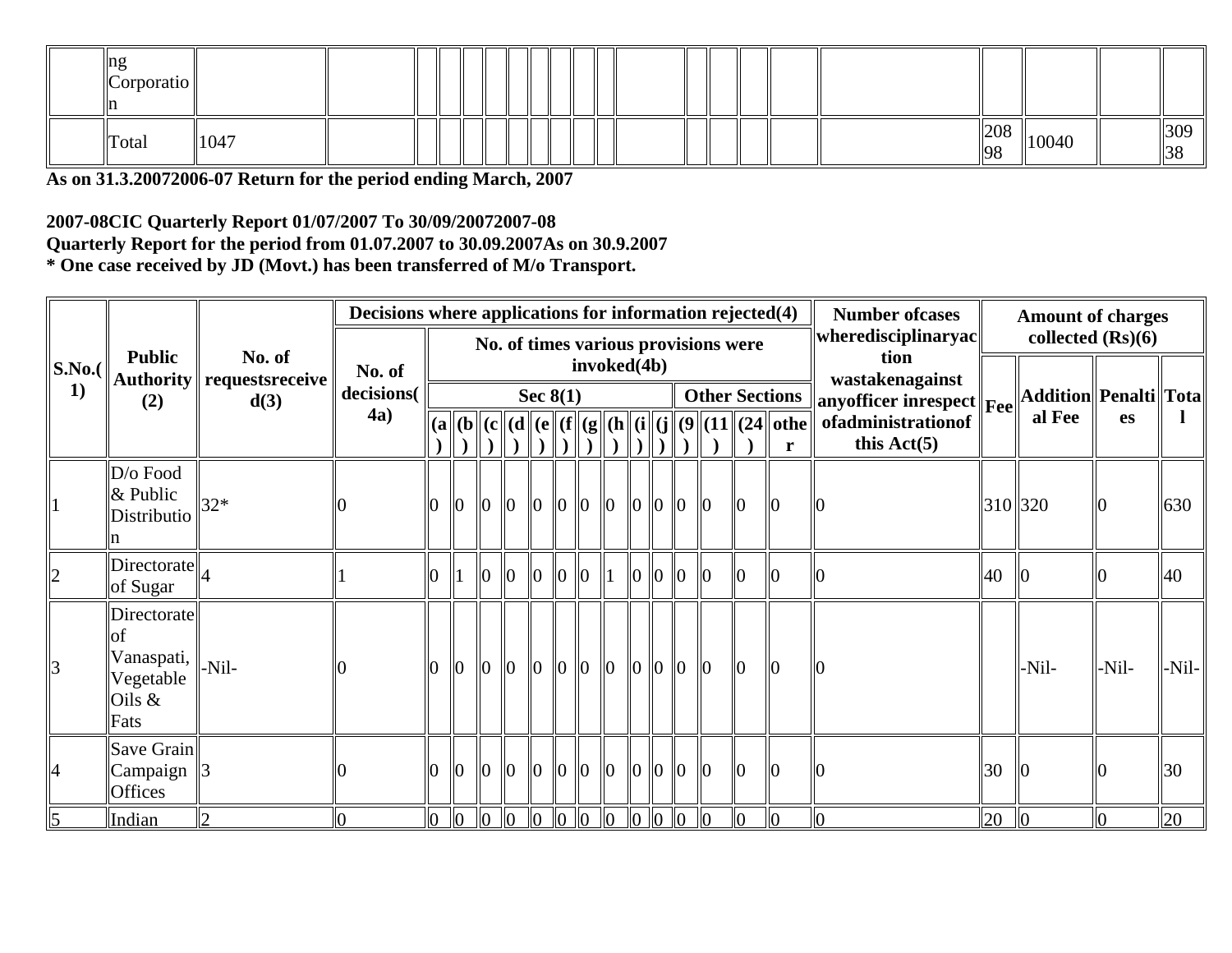|     | Grain<br>Storage,<br>Manageme<br>$\ln x$<br>Research<br>Institute |    |    |                |                      |                |             |                                         |                               |                   |  |   |                      |                      |    |        |                |                |            |
|-----|-------------------------------------------------------------------|----|----|----------------|----------------------|----------------|-------------|-----------------------------------------|-------------------------------|-------------------|--|---|----------------------|----------------------|----|--------|----------------|----------------|------------|
| 16  | Quality<br>Control<br>Cells                                       |    |    | $\overline{0}$ | $\overline{0}$       | $\ 0\ $        |             | $\ 0\ $ $\ 0\ $ $\ 0\ $ $\ 0\ $ $\ 0\ $ |                               |                   |  |   | $\vert$ <sub>0</sub> | $\vert$ <sub>0</sub> |    |        |                | lЮ             | 10         |
|     | National<br>Sugar<br>Institute                                    |    |    | $\overline{0}$ | $\ 0\ $              | $\ 0\ $        |             | $\ 0\ $ $\ 0\ $ $\ 0\ $ $\ 0\ $ $\ 0\ $ |                               |                   |  |   | $\overline{0}$       | 0                    |    | 20     | 10             | 10             | 20         |
|     | Food<br>Corporatio 458<br>n of India                              |    | 10 | $\overline{0}$ | 2                    | $\overline{0}$ | $ 0\rangle$ | $\ 0\ 0\ 1$                             |                               | $\ 3\ 0\ 4\ 0\ 0$ |  |   | $\parallel$ 0        | $\vert$ <sub>0</sub> | 0  |        | $\ 773\ $ 5551 | $\parallel 0$  | 1328<br>13 |
| 19  | Central<br>Warehousi<br>ng<br>Corporatio<br>m                     | 35 | 16 | 0              | $\vert$ <sup>0</sup> | $\overline{0}$ | $ 0\rangle$ | $\overline{0}$                          | $\vert 0 \vert \vert 2 \vert$ | $\ 3\ 0\ 1$       |  | 0 | $\parallel$ 0        | $ 0\rangle$          | Iθ | 290 80 |                | $\overline{0}$ | 370        |
| 10. | Hindustan<br>Vegetable<br>Oils<br>$\ $ Corporatio $\ $<br>$n^*$   |    |    | $\overline{0}$ | $\overline{0}$       | $\ 0\ $        |             | $\ 0\ $ $\ 0\ $ $\ 0\ $ $\ 0\ $ $\ 0\ $ |                               |                   |  |   | $\vert$ <sub>0</sub> | $\vert\vert_0$       |    | 70     | 40             | $\overline{0}$ | 110        |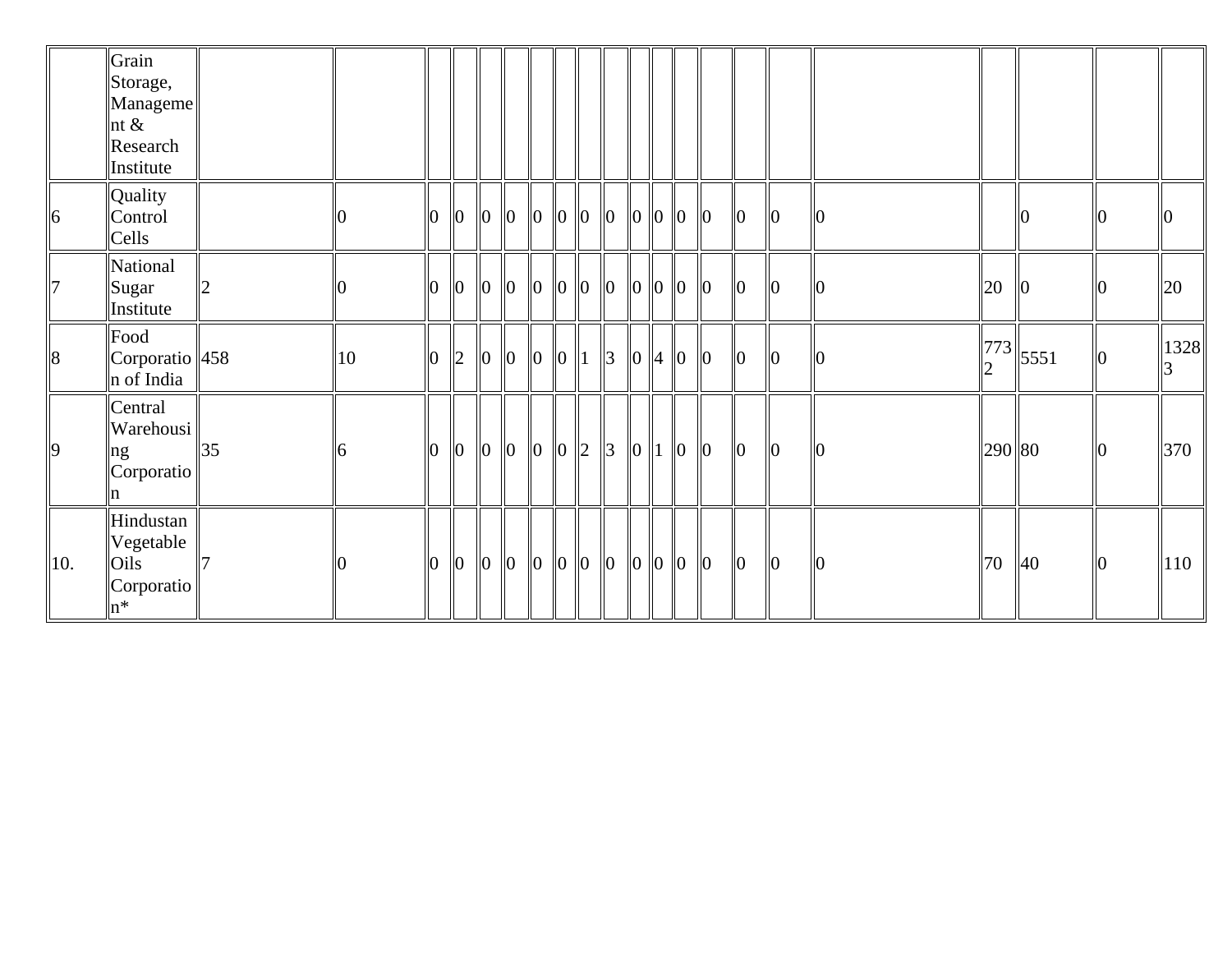|          |                                                                                          |                         | Decisions where applications for information rejected(4) |                |                |                |                |                |               |                |                 |                           |                           |                         |                                      |                                                                                                                                                                                                                                                                                                                                                                                                                                                                            | <b>Number ofcases</b>                                       |     | <b>Amount of charges</b>   |                |                  |
|----------|------------------------------------------------------------------------------------------|-------------------------|----------------------------------------------------------|----------------|----------------|----------------|----------------|----------------|---------------|----------------|-----------------|---------------------------|---------------------------|-------------------------|--------------------------------------|----------------------------------------------------------------------------------------------------------------------------------------------------------------------------------------------------------------------------------------------------------------------------------------------------------------------------------------------------------------------------------------------------------------------------------------------------------------------------|-------------------------------------------------------------|-----|----------------------------|----------------|------------------|
|          | <b>Public</b>                                                                            | No. of                  |                                                          |                |                |                |                |                | invoked(4b)   |                |                 |                           |                           |                         | No. of times various provisions were |                                                                                                                                                                                                                                                                                                                                                                                                                                                                            | wheredisciplinarya $\parallel$<br>ction                     |     | collected(6)(Rs)           |                |                  |
| $\bf{1}$ | $\ \mathbf{S}.\mathbf{No}.(\ \mathbf{Authority}\ )$<br>(2)                               | requestsreceive<br>d(3) | No. of<br>decisions(                                     |                |                |                | Sec $8(1)$     |                |               |                |                 |                           |                           |                         |                                      | <b>Other Sections</b>                                                                                                                                                                                                                                                                                                                                                                                                                                                      | wastakenagainst<br>any<br>officer in respect $\mathbf{Fee}$ |     | Additio    Penalti    Tota |                |                  |
|          |                                                                                          |                         | 4a)                                                      |                |                |                |                |                | $\lambda$     | $\mathcal{L}$  |                 | $\parallel$ ) $\parallel$ |                           |                         |                                      | $\boxed{(\textbf{a}\left \  (\textbf{b} \left \  (\textbf{c} \left \  (\textbf{c} \left \  (\textbf{c} \left \  (\textbf{c} \left \  (\textbf{c} \left \  (\textbf{b} \left \  (\textbf{i} \left \  (\textbf{j} \left \  (\textbf{b} \left \  (\textbf{j} \left \  (\textbf{j} \left \  (\textbf{j} \left \  (\textbf{j} \left \  (\textbf{j} \left \  (\textbf{j} \left \{ \right \} \left \{ \right \})))\right) \right) \right) \right) \right) \right) \right) )$<br>r | ofadministrationof<br>this $Act(5)$                         |     | nal Fee                    | es             |                  |
|          | $D$ /o F&PD 49                                                                           |                         |                                                          | $ 0\rangle$    |                | $\ 0\ $        | $\vert\vert$ 0 | $\ 0\ $        |               | $\ 0\ $        |                 |                           | $\ 0\ $                   | $\parallel$ 0           | $\vert\vert$ 0                       | $\overline{0}$                                                                                                                                                                                                                                                                                                                                                                                                                                                             |                                                             | 440 | 444                        | $\overline{0}$ | 884              |
|          | Directorat<br>e of Sugar                                                                 |                         |                                                          | $\mathbf{0}$   | $\overline{0}$ |                | $\overline{0}$ |                | 0 0           | $\vert$ 2      |                 |                           | $\overline{0}$            | $\overline{0}$          |                                      | $\Omega$                                                                                                                                                                                                                                                                                                                                                                                                                                                                   |                                                             | 60  |                            | IO)            | 60               |
|          | Directorat<br>e of<br>Vanaspati,<br>Vegetable<br>Oils &<br>Fats                          |                         |                                                          | $\overline{0}$ | $\Omega$       |                | $\overline{0}$ |                | $\parallel$ 0 | 0              | $\mathsf{I}$ lo | $\mathbb{I}^0$            | $\overline{0}$            | $\overline{0}$          | $\overline{0}$                       | n                                                                                                                                                                                                                                                                                                                                                                                                                                                                          |                                                             | 10  |                            | IO)            | 10 <sup>10</sup> |
|          | Save<br>Grain<br>Campaign<br><b>Offices</b>                                              |                         |                                                          | $\overline{0}$ | $\ 0\ $        |                | $\parallel$ 0  | $\ 0\ $        |               | $\mathbf{I}$   | $\vert\vert_0$  | $\parallel$ 0             | $\mathsf{I}$ <sub>0</sub> | $\mathsf{I} \mathsf{I}$ | $\overline{0}$                       | l0                                                                                                                                                                                                                                                                                                                                                                                                                                                                         |                                                             | 10  |                            |                | 10 <sup>10</sup> |
| 15       | Indian<br>Grain<br>Storage,<br>Manageme <sup> </sup>  3<br>nt &<br>Research<br>Institute |                         |                                                          | $\overline{0}$ | $\overline{0}$ | $\overline{0}$ |                | 0 0            |               | $\overline{0}$ | $\parallel$ 0   |                           | $ 0\rangle$               | lo                      | $\overline{0}$                       | llO.                                                                                                                                                                                                                                                                                                                                                                                                                                                                       |                                                             | 30  | 10                         | 10             | 40               |
| 16       | Quality<br>Control                                                                       |                         |                                                          | $\overline{0}$ | $\overline{0}$ | $\overline{0}$ | $\overline{0}$ | $\overline{0}$ | $\parallel$ 0 | 10             |                 | llo                       | $\overline{0}$            | IЮ                      |                                      | ll0                                                                                                                                                                                                                                                                                                                                                                                                                                                                        | $\Omega$                                                    | IO) |                            | $\Omega$       | Ю                |

**CIC Quarterly Report 01/10/2007 To 31/12/20072007-08 Quarterly Report for the period from 1.10.2007 to 31.12.2007As on 31.12.2007**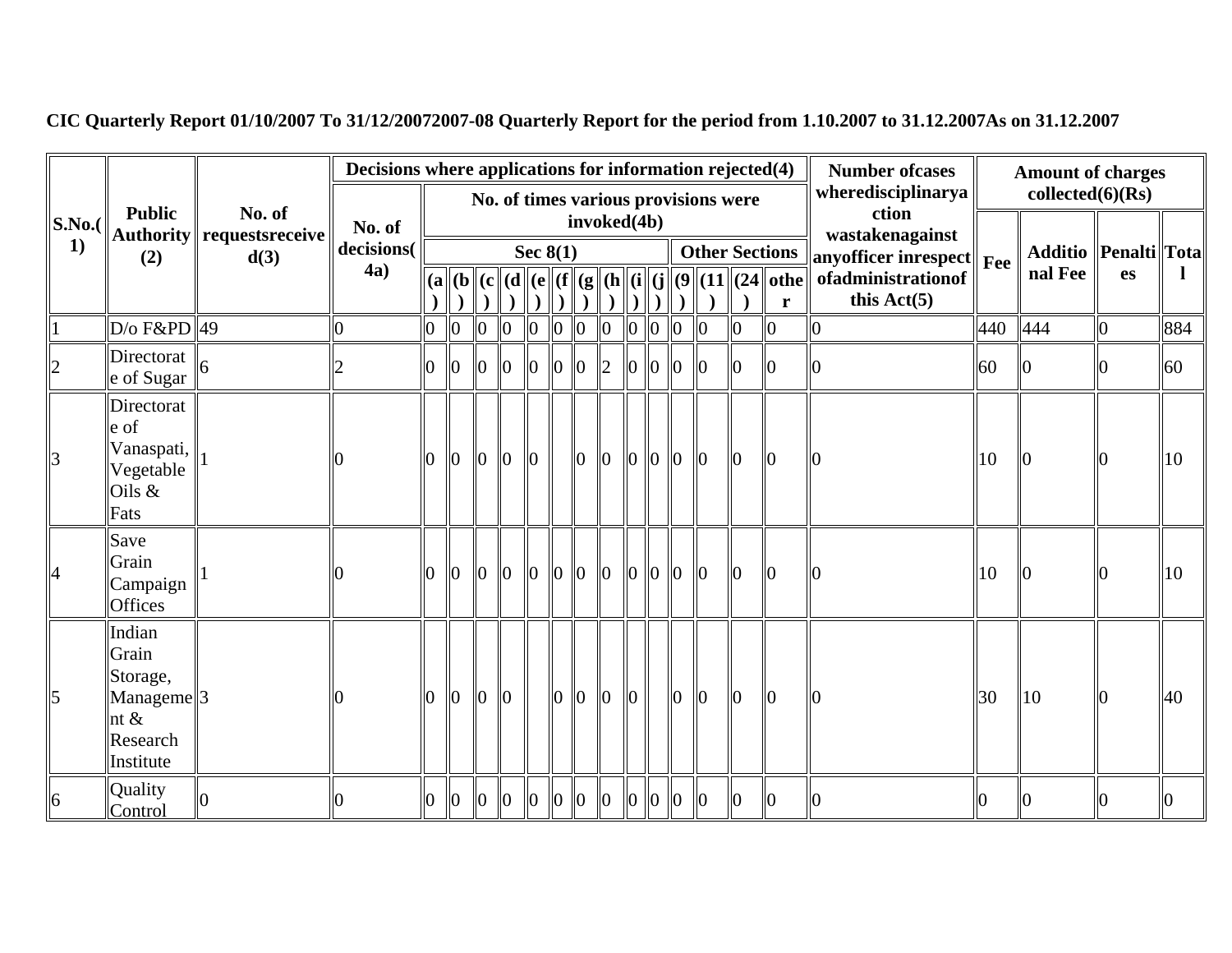|                 | Cells                                                          |              |                |                |                      |               |                 |            |             |                |                   |               |                |               |                |     |                   |                 |                         |
|-----------------|----------------------------------------------------------------|--------------|----------------|----------------|----------------------|---------------|-----------------|------------|-------------|----------------|-------------------|---------------|----------------|---------------|----------------|-----|-------------------|-----------------|-------------------------|
| 17              | National<br>Sugar<br>Institute                                 |              |                | $ 0\rangle$    | $\ 0\ $              | $ 0\rangle$   |                 | $\ 0\ 0\ $ |             | $\ 0\ 0\ 0\ $  |                   | $\parallel$ 0 | $\vert\vert_0$ | $\parallel$ 0 | $\overline{0}$ | 10  | $\overline{0}$    | ΙU              | 10                      |
| 8               | Food<br>$ Corporatio $ 532<br>$\ln$ of India                   |              | $\overline{0}$ | $\vert\vert$ 0 | $\vert$ <sub>0</sub> | $\parallel$ 0 | $\ 1\ 0\ 1$     |            |             | $\ 3\ 1\ 0\ 0$ |                   | $\parallel$ 0 | $\ 0\ $        | $\parallel$ 1 | $\overline{0}$ |     | $\ 3764\ _{3490}$ | Ю               | 4113<br>$6\overline{6}$ |
| $\vert$  9      | Central<br>Warehousi<br> ng <br> Corporatio                    | $ 46\rangle$ |                | $\vert\vert_0$ | $\ 0\ $              |               | $\ 0\ $ $\ 0\ $ |            |             | $\ 2\ 0$       | $\vert 5 \vert 0$ | $\parallel$ 0 | $\ 0\ $        | $\parallel$ 0 |                | 440 | 390               | $\vert 0 \vert$ | 830                     |
| $\parallel$ 10. | Hindustan<br>Vegetable<br><b>Oils</b><br> Corporatio <br>$n^*$ | IIO          |                | $\vert\vert_0$ | 0                    |               | $\ 0\ $ $\ 0\ $ |            | $ 0\rangle$ | $\ 0\ $        | $\parallel$ 0     | $\parallel$ 0 | $\ 0\ $        | $\parallel$ 0 |                |     |                   |                 | 10                      |

## IC Quarterly Report 01/04/2008 To 31/03/20082007-08 Quarterly Report for the period from 01.04.2008 to 31.03.2008As on 31.03.2008

|                           |                                                      |                                        | Decisions where applications for information rejected(4) |                |  |                |                 |                 |                 |              |                |                             |                 |                      |                                                            | <b>Number of cases</b>                                     |    | <b>Amount of charges</b> |           |     |
|---------------------------|------------------------------------------------------|----------------------------------------|----------------------------------------------------------|----------------|--|----------------|-----------------|-----------------|-----------------|--------------|----------------|-----------------------------|-----------------|----------------------|------------------------------------------------------------|------------------------------------------------------------|----|--------------------------|-----------|-----|
| $\vert$ S.N $\vert$<br>0. | <b>Public</b>                                        | No. of<br>Authority(   requestsreceive | No. of                                                   |                |  |                |                 |                 |                 |              |                |                             |                 |                      | $\ $ No. of times various provisions were invoked(4b) $\ $ | wheredisciplinaryac<br>tion<br>wastakenagainst             |    | collected $(Rs)(6)$      |           |     |
|                           |                                                      | d(3)                                   | decisions(                                               |                |  |                | Sec $8(1)$      |                 |                 |              |                |                             |                 |                      | <b>Other Sections</b>                                      | $_{4}$  anyofficer inrespect $\Vert_{\text{Fee}}\Vert^{2}$ |    | Addition  Penalti   Tota |           |     |
| (1)                       |                                                      |                                        | 4a)                                                      |                |  |                |                 |                 |                 |              |                |                             |                 |                      | (a  (b  (c  (d  (e  (f  (g  (h  (i  (j  (9  (11  (24  othe | ofadministrationof<br>this $Act(5)$                        |    | al Fee                   | <b>es</b> |     |
|                           | $\Vert$ D/o Food & $\Vert$<br>Public<br>Distribution | 146                                    |                                                          | IO             |  | $\mathbf{I}$   | $\overline{10}$ | $\overline{10}$ | $\overline{10}$ | $\mathbf{I}$ | $\Omega$       | $\parallel$ 0 $\parallel$ 0 | $\overline{10}$ | $\overline{0}$       | 10                                                         |                                                            |    | 380 188                  | 10        | 568 |
| 2                         | $\vert$ Directorate $\vert$<br>of Sugar              |                                        |                                                          | $\overline{0}$ |  | $\vert\vert_0$ | $ 0\rangle$     | $\parallel$ 0   | $\parallel$ 0   | $\mathbf{I}$ | $\overline{0}$ | $\ 0\ $ $\ 0\ $             |                 | $\vert$ <sub>0</sub> | $\vert\vert_0$                                             |                                                            | 20 |                          |           | 20  |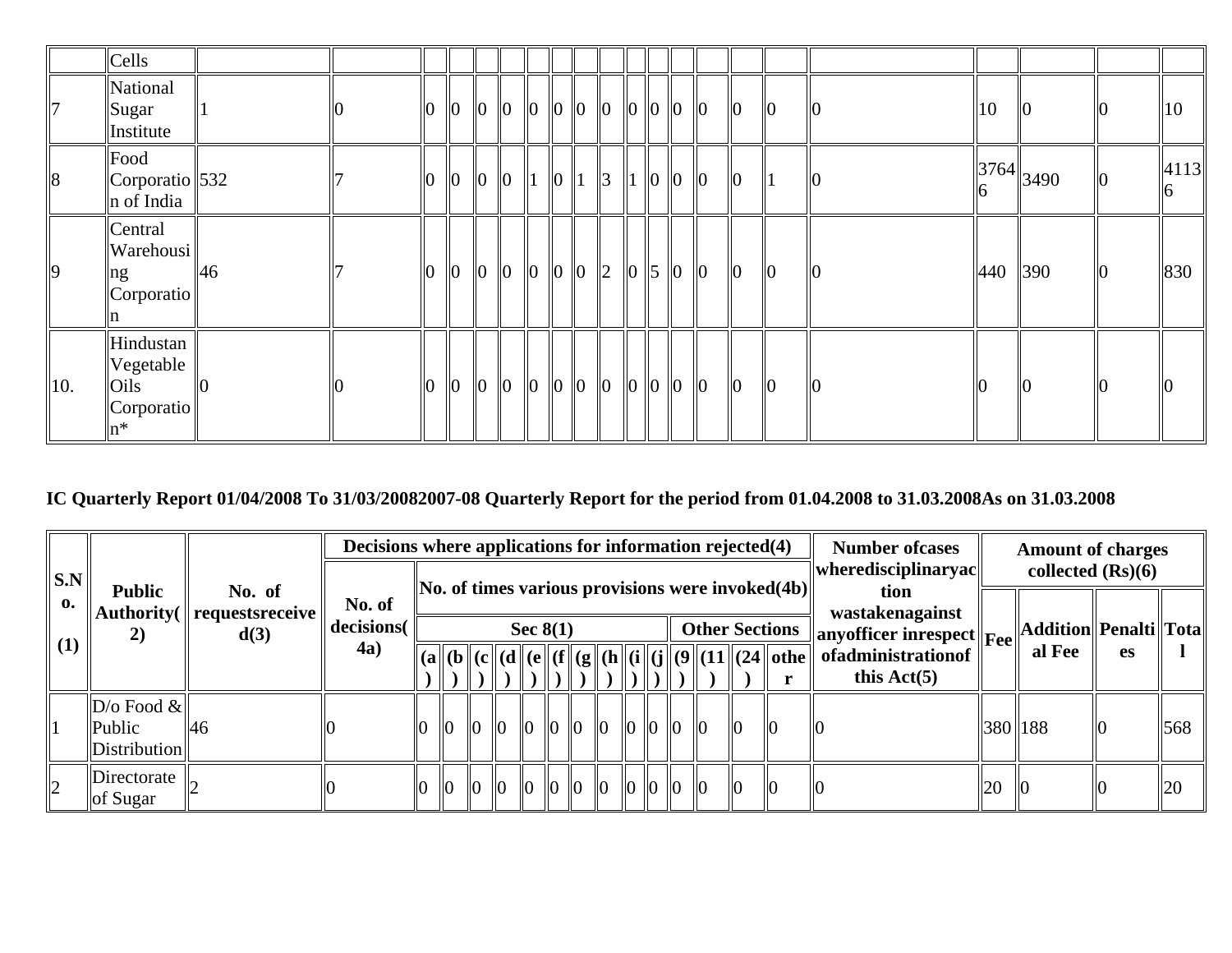| 3   | Directorate<br>of<br>Vanaspati,<br>Vegetable<br>Oils & Fats                 | $\vert\vert$ 0 |   | 10             | $\overline{0}$  | $\parallel$ 0            | $\vert$ <sub>0</sub> | $\vert\vert_0$       | $\ 0\ $        |                | $ 0\rangle$               |                      | 0 0 0                         | $\overline{0}$       | $\vert$ <sub>0</sub> | $ 0\rangle$          | Ю              | $\overline{0}$ | Ю               |                | $\overline{0}$ |
|-----|-----------------------------------------------------------------------------|----------------|---|----------------|-----------------|--------------------------|----------------------|----------------------|----------------|----------------|---------------------------|----------------------|-------------------------------|----------------------|----------------------|----------------------|----------------|----------------|-----------------|----------------|----------------|
| 4   | Save Grain<br>Campaign<br>Offices                                           |                | 0 | 10             | $\overline{0}$  | $\ 0\ $                  | $\overline{0}$       | $\vert$ <sub>0</sub> | $\overline{0}$ | $\overline{0}$ | $\vert\vert_0$            | $ 0\rangle$          | $\ 0\ $                       | $\vert$ <sub>0</sub> | $\parallel$          | $\vert$ <sub>0</sub> | $\overline{0}$ | 10             | $\vert\vert$ 0  | $\bf{0}$       | 10             |
| 5   | Indian<br>Grain<br>Storage,<br>Manageme<br>nt $\&$<br>Research<br>Institute | 5              |   | lo             | $0 \parallel 0$ |                          | $ 0\rangle$          | $ 0\rangle$          | $\ 0\ $        |                | $ 0\rangle$               |                      | 0 0                           | $\overline{0}$       | $\parallel$ 0        | $\overline{0}$       | $\bf{0}$       | 50             | $\vert 0 \vert$ |                | 50             |
| 6   | Quality<br>Control<br>Cells                                                 | $\overline{0}$ | 0 | 10             | $\overline{0}$  | $\parallel$ <sub>0</sub> | $\overline{0}$       | $\overline{0}$       | $\overline{0}$ | $\overline{0}$ | $\vert\vert$ <sup>O</sup> | $ 0\rangle$          | $\ 0\ $                       | $\overline{0}$       | $\overline{0}$       | $\mathbb{I}_0$       | $\Omega$       | $\overline{0}$ | IО              | n              | $\overline{0}$ |
|     | National<br>Sugar<br>Institute                                              |                | 0 | $\overline{0}$ | $\ 0\ $         |                          | $\vert$ <sub>0</sub> | $\vert$ <sub>0</sub> | $\mathbf{I}$   | $ 0\rangle$    | $\vert\vert_0$            | $\vert\vert_0$       | $\ 0\ $                       | $\vert$ <sub>0</sub> | $\mathbf{I}$         | $\overline{0}$       | $\overline{0}$ | 20             | $\overline{0}$  | $\overline{0}$ | 20             |
| 8   | Food<br>$\text{Corporation}$ 574<br>of India                                |                | 8 | lo             | $\overline{0}$  | $\parallel$ 0            | $\overline{2}$       | $\overline{0}$       | $\overline{0}$ | $ 0\rangle$    | $\vert$ <sub>2</sub>      | $\mathbf{I}$         | $\overline{0}$ $\overline{0}$ | $\overline{0}$       | $\overline{0}$       | $\overline{3}$       | $\Omega$       |                | $\ 813\ 8649$   | $\overline{0}$ | 1678<br>6      |
| 9   | Central<br>$\frac{1}{20}$<br>Corporation                                    |                | 4 | lo             | $\overline{0}$  | $\vert$ <sub>0</sub>     | $\vert$ <sub>0</sub> | $\ 0\ $              | $\mathbf{I}$   | $\ 0\ $        | $\vert$ <sub>2</sub>      | $\vert$ <sub>0</sub> | $\ 2\ $                       | $\overline{0}$       | $\vert$ <sub>0</sub> | $\overline{0}$       | $\Omega$       | $\ 230\ 12$    |                 | $\bf{0}$       | 242            |
| 10. | Hindustan<br>Vegetable<br>Oils<br>Corporation                               | $\overline{0}$ |   | 10             | $\overline{0}$  | $\parallel$ 0            | $\overline{0}$       | $\ 0\ $              | $\overline{0}$ | $\ 0\ $        | $ 0\rangle$               | $ 0\rangle$          | $\ 0\ $                       | $\vert$ <sub>0</sub> | $\vert$ <sub>0</sub> | $\overline{0}$       | $\overline{0}$ | $\overline{0}$ | Ю               |                | $\overline{0}$ |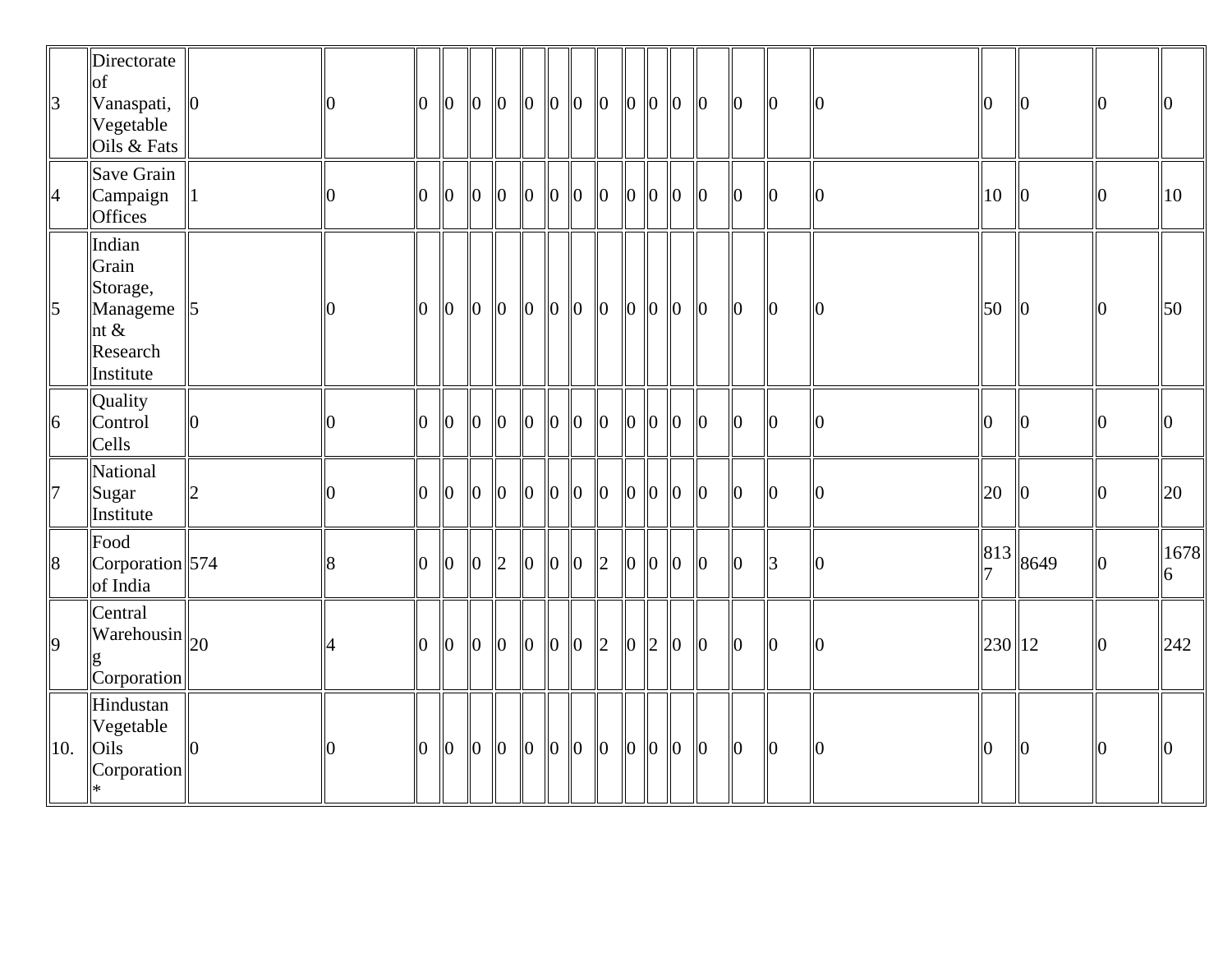|             |                                                             |                                                    | Decisions where applications for information rejected(4) |    |                      |                 |                      |                         |                 |                           |                |                |                                              |                 |                |                                      |                                                                                                                                                                     | <b>Number ofcases</b>                            |           | <b>Amount of charges</b> |    |           |
|-------------|-------------------------------------------------------------|----------------------------------------------------|----------------------------------------------------------|----|----------------------|-----------------|----------------------|-------------------------|-----------------|---------------------------|----------------|----------------|----------------------------------------------|-----------------|----------------|--------------------------------------|---------------------------------------------------------------------------------------------------------------------------------------------------------------------|--------------------------------------------------|-----------|--------------------------|----|-----------|
|             |                                                             |                                                    |                                                          |    |                      |                 |                      |                         |                 |                           |                |                |                                              |                 |                | No. of times various provisions were |                                                                                                                                                                     | wheredisciplinarya<br>ction                      |           | collected $(Rs)(6)$      |    |           |
| S.No.<br>1) | <b>Public</b><br>2)                                         | No. of<br>Authority(  requestsreceived  <br>$*(3)$ | No. of<br>decisions(                                     |    |                      |                 |                      | Sec $8(1)$              |                 |                           | invoked(4b)    |                |                                              |                 |                |                                      | <b>Other Sections</b>                                                                                                                                               | wastakenagainst<br>anyofficer                    |           | Additio Penalti Tot      |    |           |
|             |                                                             |                                                    | 4a)                                                      |    |                      |                 |                      |                         | 1               |                           | )              |                | )                                            | $\mathbb{D}$    | $\rightarrow$  |                                      | $\ ({\bf a}\ ({\bf b}\ ({\bf c}\ ({\bf d}\ ({\bf e}\ ({\bf f}\ ({\bf g}\ ({\bf h}\ ({\bf i}\ ({\bf j}\ ({\bf 9}\ ({\bf 1}\ ({\bf 24}\ {\bf othe}))$<br>$\mathbf{r}$ | inrespect<br>ofadministrationof<br>this $Act(5)$ | Fee       | nal Fee                  | es | al        |
|             | D/o Food<br>& Public<br>Distributio<br>n                    | $\overline{57}$                                    |                                                          |    | $\overline{0}$       | $\overline{0}$  | $\vert$ <sub>0</sub> | $\ 0\ $ $\ 0\ $ $\ 0\ $ |                 |                           |                |                | $\log$ $\log$                                |                 | $\mathsf{I}$   | $\mathbf{I}$                         |                                                                                                                                                                     |                                                  | 460       | $\parallel$ 134          |    | 594       |
|             | $\overline{\text{Directorate}}\ _4$<br>of Sugar             |                                                    |                                                          |    | $\overline{0}$       | $\overline{0}$  | $\Omega$             | $\overline{0}$          | $\vert\vert_0$  | $\overline{0}$            | $\overline{0}$ | $\overline{0}$ | $\overline{0}$                               | $\overline{0}$  | $\Omega$       | $\overline{0}$                       |                                                                                                                                                                     |                                                  | 40        | $\overline{0}$           |    | 40        |
|             | Directorate<br>of<br>Vanaspati,<br>Vegetable<br>Oils & Fats |                                                    |                                                          | 10 | $\overline{0}$       | $\overline{0}$  | $\overline{0}$       | $\vert\vert$ 0          | $\vert\vert$ 0  | $\overline{0}$            | $\ 0\ $        | $\overline{0}$ | $\overline{10}$                              | $\overline{10}$ | $\Omega$       | $ 0\rangle$                          | O.                                                                                                                                                                  |                                                  | 10        | -0                       |    | 10        |
|             | National<br>Sugar<br>Institute                              |                                                    |                                                          | Ю  | $\vert$ <sub>0</sub> | $\overline{10}$ | $\overline{0}$       | $\ 0\ $                 |                 | $\ 0\ $                   |                |                | llo llo llo                                  |                 | lo             | $\mathbf{I}$                         |                                                                                                                                                                     |                                                  | 40        | $\overline{0}$           |    | 40        |
|             | Food<br>Corporatio 619<br>n of India                        |                                                    |                                                          | Ю  | $\overline{0}$       | $\overline{0}$  | $\overline{0}$       | $\parallel$ 0           | $\overline{10}$ | $\mathbf{I}$ <sub>0</sub> | $\vert$ 3      |                | $\overline{0}$ $\overline{0}$ $\overline{0}$ |                 | $\overline{0}$ | $\overline{10}$                      |                                                                                                                                                                     |                                                  | 105<br>03 | 5789                     |    | 162<br>92 |
|             | Central<br>Warehousi<br>ng<br>Corporatio                    | 22                                                 |                                                          | Ю  | $\mathbb{I}^0$       | $\overline{10}$ | $\overline{0}$       | $\ 0\ $ $\ 0\ $ $\ 0\ $ |                 |                           |                |                | $\overline{0}$ $\overline{0}$ $\overline{0}$ |                 | $\mathbb{I}_0$ | $ 0\rangle$                          | <sup>0</sup>                                                                                                                                                        |                                                  | 190       | $\parallel$ 12           |    | 202       |

**Quarterly for the period from 01.04.2008 to 30.6.2008As on 30.06.2008**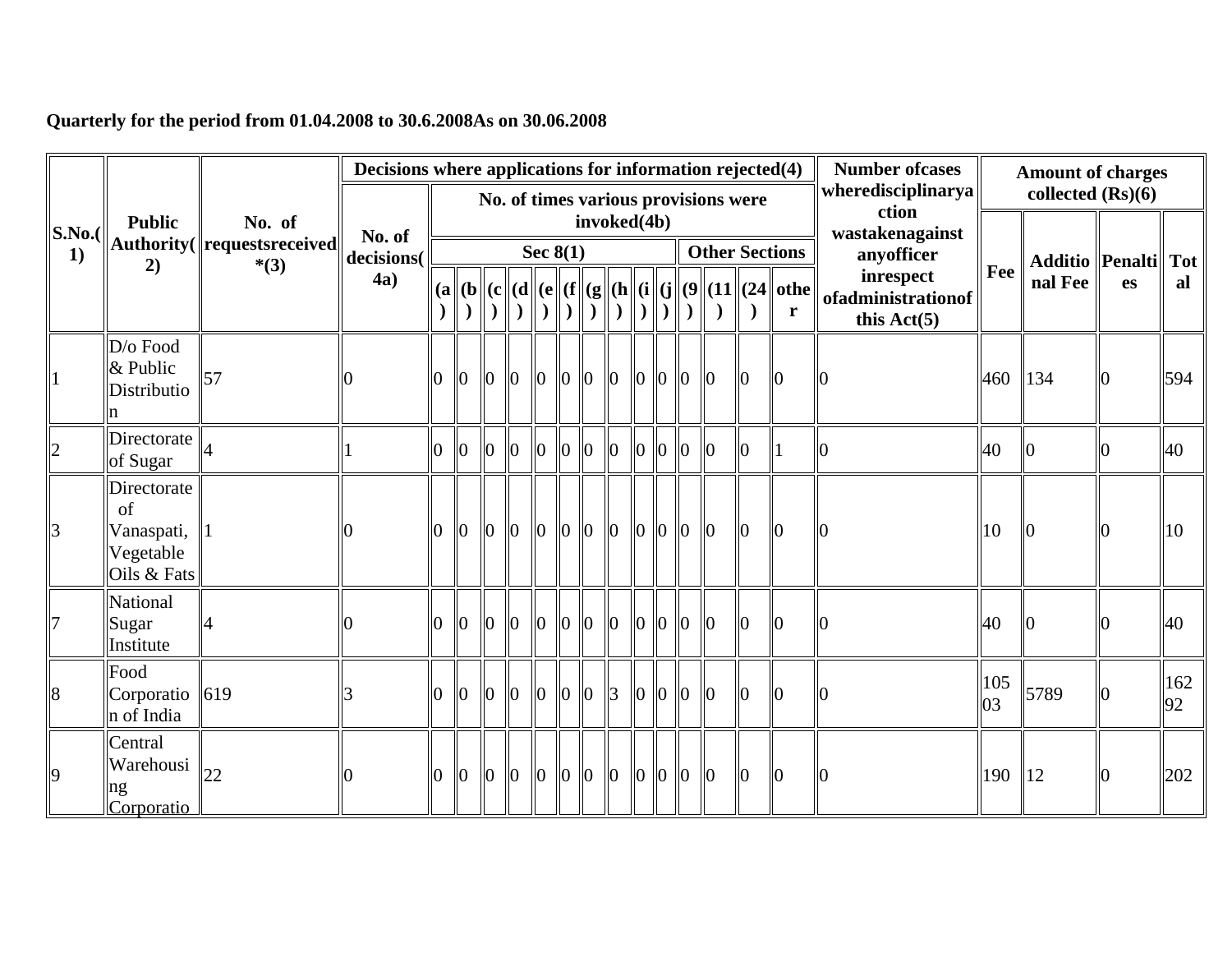| $\mathbf{m}$ |  |  |  |  |  |  |  |  |  |  |  |
|--------------|--|--|--|--|--|--|--|--|--|--|--|
|              |  |  |  |  |  |  |  |  |  |  |  |

|  |  |  |  |  | CIC Report period from 01.07.2008 to 30.09.20082008-09 Quarterly for the period from 01.07.2008 to 30.9.2008As on 30.09.2008 |  |  |  |
|--|--|--|--|--|------------------------------------------------------------------------------------------------------------------------------|--|--|--|
|  |  |  |  |  |                                                                                                                              |  |  |  |

|                  |                                                             |                                      | Decisions where applications for information rejected(4) |                  |                |                |                           |                |                             |                |                          |                          |                               |                                                 |                |                |                                                                           | <b>Number ofcases</b><br>wheredisciplinarya                                                                                                                          |               | <b>Amount of charges</b><br>collected $(Rs)(6)$ |    |           |
|------------------|-------------------------------------------------------------|--------------------------------------|----------------------------------------------------------|------------------|----------------|----------------|---------------------------|----------------|-----------------------------|----------------|--------------------------|--------------------------|-------------------------------|-------------------------------------------------|----------------|----------------|---------------------------------------------------------------------------|----------------------------------------------------------------------------------------------------------------------------------------------------------------------|---------------|-------------------------------------------------|----|-----------|
| S.N<br>0.<br>(1) | <b>Public</b><br>Authority(<br>2)                           | No. of<br>requestsreceive<br>$d*(3)$ | No. of<br>decisions(<br>4a)                              |                  |                |                | Sec $8(1)$                |                |                             |                | $\overline{\phantom{a}}$ |                          |                               |                                                 |                |                | No. of times various provisions were invoked(4b)<br><b>Other Sections</b> | ction<br>wastakenagainst<br>anyofficer<br>inrespect<br>(a    (b    (c    (d    (e    (f    (g    (h    (i    (j    (9    (11    (24    other    of administration of | Fee           | Additio Penalti Tot<br>nal Fee                  | es | al        |
|                  |                                                             |                                      |                                                          |                  |                |                | $\lambda$                 |                | $  \ \rangle   \ \rangle  $ |                |                          |                          | $\parallel$                   | $\left( \begin{array}{c} 1 \end{array} \right)$ |                |                |                                                                           | this $Act(5)$                                                                                                                                                        |               |                                                 |    |           |
|                  | D/o Food<br>& Public<br>Distributio                         | 44                                   |                                                          | $\overline{0}$   | $\overline{0}$ | $\overline{0}$ | $\vert\vert_0$            | $\overline{0}$ | $\overline{0}$              | $\ 0\ $        | $\vert\vert_0$           | $\parallel$ <sub>0</sub> |                               | $\mathsf{I}$ <sub>0</sub>                       | $\overline{0}$ | $\overline{0}$ |                                                                           |                                                                                                                                                                      | 460 134       |                                                 |    | 594       |
| 2                | $\overline{Director}$ ate $\parallel_6$<br>of Sugar         |                                      |                                                          | $\boldsymbol{0}$ | $\overline{0}$ | $\Omega$       |                           |                | $\overline{0}$              | $\vert\vert$ 0 | $\overline{0}$           | $\overline{0}$           |                               | $\mathbf{I}$ 0                                  | $\overline{0}$ | $\overline{0}$ | 10                                                                        |                                                                                                                                                                      | 40            |                                                 | IO | 40        |
| 3                | Directorate<br>of<br>Vanaspati,<br>Vegetable<br>Oils & Fats | R                                    |                                                          | $\overline{0}$   | 10             | $\overline{0}$ | $\vert\vert$ <sup>0</sup> | $\overline{0}$ | lo                          | $\parallel$ 0  | $ 0\rangle$              | $\parallel$ 0            |                               | $\overline{0}$                                  | $\mathbb{I}^0$ | $\overline{0}$ |                                                                           |                                                                                                                                                                      | 10            |                                                 |    | 10        |
|                  | National<br>Sugar<br>Institute                              |                                      |                                                          | $\overline{0}$   | $\mathbf{I}$   | $\Omega$       | $\parallel$ 0             | $\overline{0}$ | $\overline{0}$              | $ 0\rangle$    | $\vert\vert$ 0           |                          | $\vert 0 \vert \vert 0 \vert$ |                                                 | $\overline{0}$ | $\Omega$       | In                                                                        |                                                                                                                                                                      | 40            |                                                 |    | 40        |
| $\overline{8}$   | Food<br>Corporatio<br>n of India                            | 873                                  | 18                                                       | $\mathsf{I}2$    | $\mathbf{I}$   | $\mathbf{1}$   | $\parallel$ 0             | $\overline{0}$ | $\parallel$ 1               | $\ 0\ $        | $\mathbf{I}$             | 4                        |                               | $\vert$ <sub>0</sub>                            | 4              | $\overline{0}$ |                                                                           |                                                                                                                                                                      | 141<br>59     | 15479                                           |    | 296<br>38 |
|                  | Central<br>Warehousi<br>ng<br>Corporatio                    | 36                                   | 12                                                       | $\parallel$ 0    | $\overline{0}$ | $\overline{0}$ | $\parallel$ 0             | $\overline{0}$ | $\overline{10}$             | $\vert$ 2      | $\overline{0}$           |                          | $\vert 6 \vert \vert 1$       |                                                 | $\parallel$ 3  | $\overline{0}$ | IΩ                                                                        |                                                                                                                                                                      | $\ 240\ $ 640 |                                                 |    | 990       |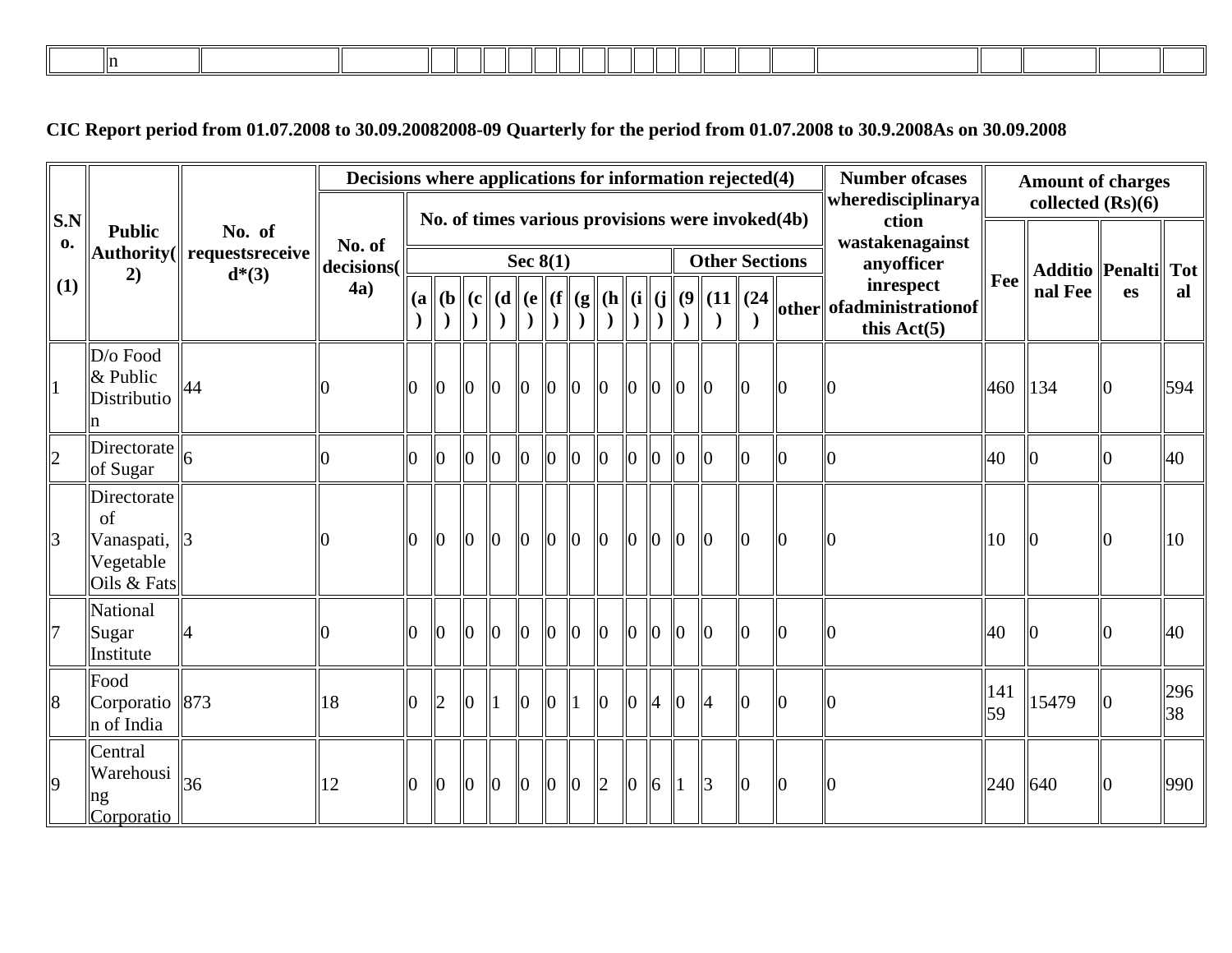| ıın |  |  |  |  |  |  |  |  |  |  |  |
|-----|--|--|--|--|--|--|--|--|--|--|--|
|     |  |  |  |  |  |  |  |  |  |  |  |

**\* Includes request received from other public Authorities who had received and retained the prescribed fee.**

**CIC Report period from 01.10.2008 to 31.12.20082008-09Quarterly for the period from 01.10.2008 to 31.12.2008As on 30.09.2008** 

|                           |                                                             |                                                   | Decisions where applications for information rejected(4) |                 |                |                |                |                |                |                          |                      |                      |                               |                 |                |                                                                           | <b>Number ofcases</b><br>wheredisciplinarya                                                                                                    |           | <b>Amount of charges</b><br>collected $(Rs)(6)$ |     |           |
|---------------------------|-------------------------------------------------------------|---------------------------------------------------|----------------------------------------------------------|-----------------|----------------|----------------|----------------|----------------|----------------|--------------------------|----------------------|----------------------|-------------------------------|-----------------|----------------|---------------------------------------------------------------------------|------------------------------------------------------------------------------------------------------------------------------------------------|-----------|-------------------------------------------------|-----|-----------|
| $\vert$ S.N $\vert$<br>0. | <b>Public</b><br>2)                                         | No. of<br>Authority(   requestsreceive<br>$d*(3)$ | No. of<br>decisions(                                     |                 |                |                | Sec $8(1)$     |                |                |                          |                      |                      |                               |                 |                | No. of times various provisions were invoked(4b)<br><b>Other Sections</b> | ction<br>wastakenagainst<br>anyofficer                                                                                                         |           | Additio    Penalti   Tot                        |     |           |
| (1)                       |                                                             |                                                   | 4a)                                                      |                 |                |                | $\lambda$      |                |                |                          |                      |                      |                               |                 |                |                                                                           | inrespect<br>(a    (b    (c    (d    (e    (f    (g    (h    (i    (j    (9    (11    (24    other    of administration of   <br>this $Act(5)$ | Fee       | nal Fee                                         | es  | al        |
|                           | D/o Food<br>& Public<br>Distributio<br>n                    | 28                                                |                                                          | $\overline{0}$  | $\overline{0}$ | $\overline{0}$ | $\parallel$ 0  | $\overline{0}$ | $\ln$          | $\overline{10}$          | $\vert$ <sub>0</sub> |                      | $\parallel$ o $\parallel$ o   | $\overline{0}$  | $\overline{0}$ |                                                                           |                                                                                                                                                | 230       |                                                 |     | 234       |
| 2                         | Directorate<br>of Sugar                                     |                                                   |                                                          | $\vert 0 \vert$ | $\overline{0}$ | $\overline{0}$ | $\overline{0}$ | $\bf{0}$       | $\overline{0}$ | $\parallel$ 0            | $ 0\rangle$          | $\parallel$ 0        | $ 0\rangle$                   |                 | Ю              |                                                                           |                                                                                                                                                | 20        | IO                                              | IO) | 20        |
| $\overline{3}$            | Directorate<br>of<br>Vanaspati,<br>Vegetable<br>Oils & Fats |                                                   |                                                          | $\mathbf{I}$    | $\overline{0}$ | $\overline{0}$ | $\parallel$ 0  | $\overline{0}$ | $\overline{a}$ | $\ 0\ $                  | $\overline{0}$       | $\vert$ <sub>0</sub> | $\vert$ 0                     | $\overline{0}$  | $\overline{0}$ |                                                                           |                                                                                                                                                | 10        |                                                 |     | 10        |
|                           | National<br>Sugar<br>Institute                              |                                                   |                                                          | $\parallel$ 0   | $\mathbf{I}$   | $\overline{0}$ | $\parallel$ 0  | $ 0\rangle$    | $\overline{0}$ | $\overline{10}$          | $\vert$ <sub>0</sub> |                      | $\ 0\ $                       | $\overline{10}$ | $\overline{0}$ | IО                                                                        |                                                                                                                                                | 20        |                                                 |     | 20        |
| $\overline{8}$            | Food<br>Corporatio<br>n of India                            | 818                                               | 16                                                       | $\parallel$ 3   | $\overline{0}$ | $\mathbf{1}$   | $\ 0\ $        | $\overline{0}$ | $\parallel$ 3  | $\parallel$ <sub>5</sub> | $\overline{0}$       | $\parallel$ 3        | $\parallel$ 0                 | $\overline{0}$  | lo             | In                                                                        |                                                                                                                                                | 147<br>32 | 6731                                            |     | 214<br>63 |
| 19                        | Central<br>Warehousi<br>$n_{\mathfrak{L}}$                  | $\parallel$ <sub>23</sub>                         |                                                          | $\overline{0}$  | $\parallel$ 0  | $\Omega$       | $\overline{0}$ | 10             | $\overline{0}$ | $\overline{0}$           | $ 0\rangle$          |                      | $\vert 0 \vert \vert 0 \vert$ | $\overline{0}$  | $\Omega$       |                                                                           |                                                                                                                                                | 180       | 20                                              |     | 200       |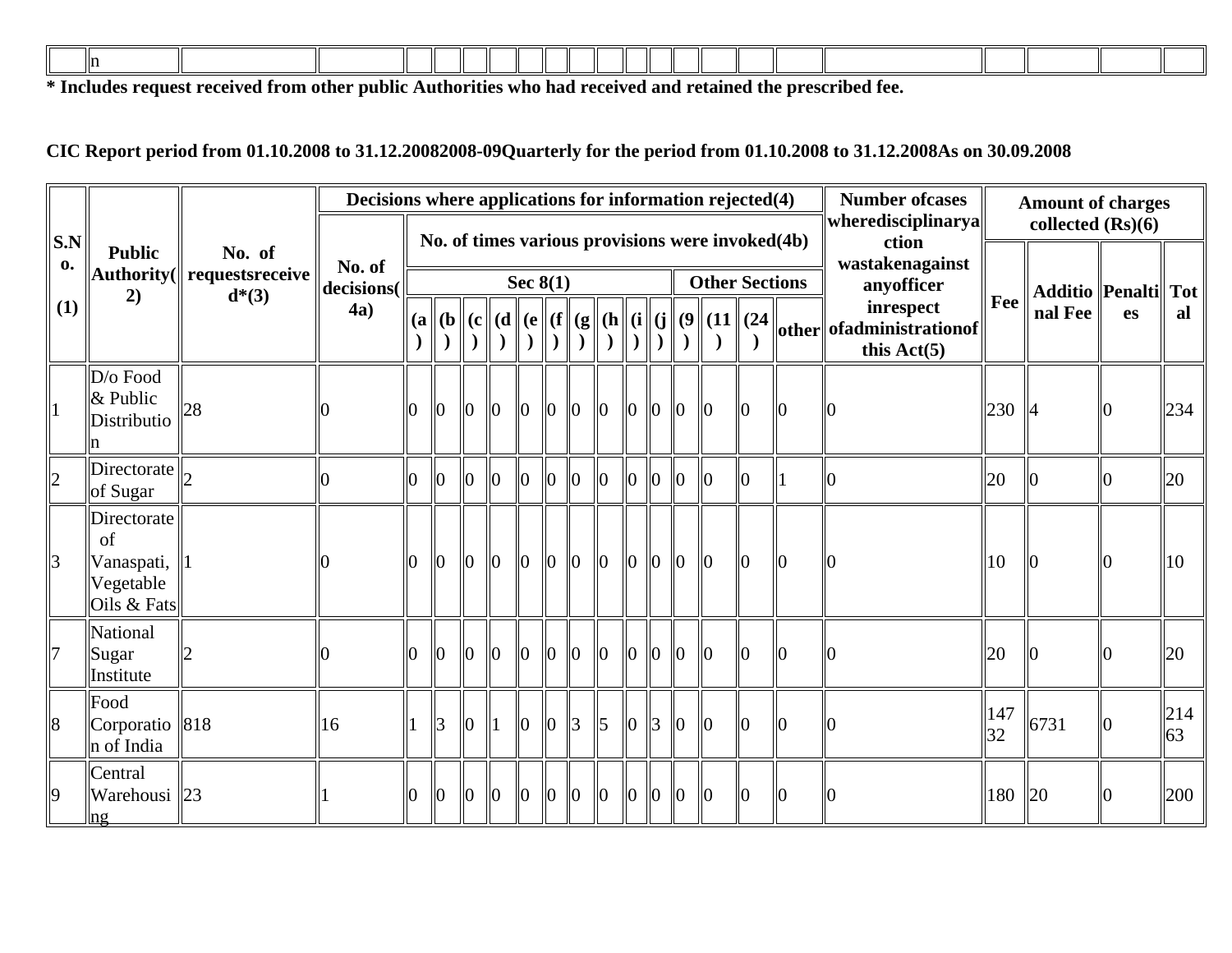| $\mathsf{L}$<br>∩+⊣<br>. |  |  |  |  |  |  |  |  |  |  |  |
|--------------------------|--|--|--|--|--|--|--|--|--|--|--|
| $\ln$                    |  |  |  |  |  |  |  |  |  |  |  |

#### **CIC Report period from 01.01.2009 to 31.03.2009**

**\* Includes request received from other public Authorities who had received and retained the prescribed fee. 2008-09Quarterly for the period from 01.01.2009 to 31.03.2009As on 31.03.2009** 

|                           |                                                             |                              | Decisions where applications for information rejected(4) |   |                |                |                |                                           |                |                |                      |                      |                 |                             |                         |                                                                               |                                                  | <b>Number ofcases</b>                                                    |           | <b>Amount of charges</b>              |    |           |
|---------------------------|-------------------------------------------------------------|------------------------------|----------------------------------------------------------|---|----------------|----------------|----------------|-------------------------------------------|----------------|----------------|----------------------|----------------------|-----------------|-----------------------------|-------------------------|-------------------------------------------------------------------------------|--------------------------------------------------|--------------------------------------------------------------------------|-----------|---------------------------------------|----|-----------|
| $\vert$ S.N $\vert$<br>0. | <b>Public</b><br><b>Authority</b> (                         | No. of<br>   requestsreceive | No. of                                                   |   |                |                |                |                                           |                |                |                      |                      |                 |                             |                         |                                                                               | No. of times various provisions were invoked(4b) | wheredisciplinarya<br>ction<br>wastakenagainst                           |           | collected $(Rs)(6)$                   |    |           |
| (1)                       | 2)                                                          | $d*(3)$                      | decisions(<br>4a)                                        |   |                |                |                | Sec $8(1)$                                |                |                |                      |                      |                 |                             |                         | (a    (b    (c    (d    (e    (f    (g    (h    (i    (j    (9    (1 1    (24 | <b>Other Sections</b>                            | anyofficer<br>inrespect<br> other  ofadministrationof  <br>this $Act(5)$ | Fee       | <b>Additio Penalti Tot</b><br>nal Fee | es | al        |
|                           | D/o Food<br>$&$ Public<br>Distributio                       | 26                           |                                                          |   | $\overline{0}$ | $\overline{0}$ | $\overline{0}$ | $ 0\rangle$                               | $\ 0\ $        |                | $\vert$ <sub>0</sub> | $\vert$ <sub>0</sub> | $\overline{10}$ | $\parallel$ 0               | $\overline{0}$          |                                                                               |                                                  |                                                                          | 220       | 186                                   |    | 406       |
| 2                         | $\left\Vert$ Directorate $\right\Vert_{2}$<br>of Sugar      |                              |                                                          |   | $\overline{0}$ | $\overline{0}$ | $\overline{0}$ | $\overline{0}$                            | $\overline{0}$ | $\mathbf{0}$   | 2                    | $\parallel$ 0        | $ 0\rangle$     | $\vert\vert$ 0              | $\vert 0 \vert$         |                                                                               |                                                  |                                                                          | 30        | 20                                    | 10 | 50        |
| 13                        | Directorate<br>of<br>Vanaspati,<br>Vegetable<br>Oils & Fats |                              |                                                          |   | $\overline{0}$ | $\overline{0}$ | $\Omega$       | $\ 0\ $ $\ 0\ $                           |                |                | $ 0\rangle$          | $\vert\vert_0$       |                 | $\vert 0 \vert 0 \vert$     | $\mathsf{I} \mathsf{I}$ | $\overline{0}$                                                                |                                                  |                                                                          | 20        |                                       |    | 22        |
|                           | National<br>Sugar<br>Institute                              |                              |                                                          |   | $\overline{0}$ | $\overline{0}$ | $\overline{0}$ | $\overline{0}$                            | $\overline{0}$ | $\vert\vert$ 0 | $ 0\rangle$          | $\vert\vert_0$       |                 | $\parallel$ 0 $\parallel$ 0 | $\mathbb{I}^0$          |                                                                               |                                                  |                                                                          | 50        |                                       |    | 50        |
| 8                         | Food<br>Corporatio 838<br>n of India                        |                              | 16                                                       | Ю | $\mathsf{I}2$  | $\overline{0}$ | $\overline{0}$ | $\parallel$ 0 $\parallel$ 0 $\parallel$ 7 |                |                | $\parallel$ 3        | $\vert\vert_0$       |                 | $\overline{0}$              |                         | IΙO                                                                           |                                                  |                                                                          | 158<br>15 | 7249                                  |    | 230<br>63 |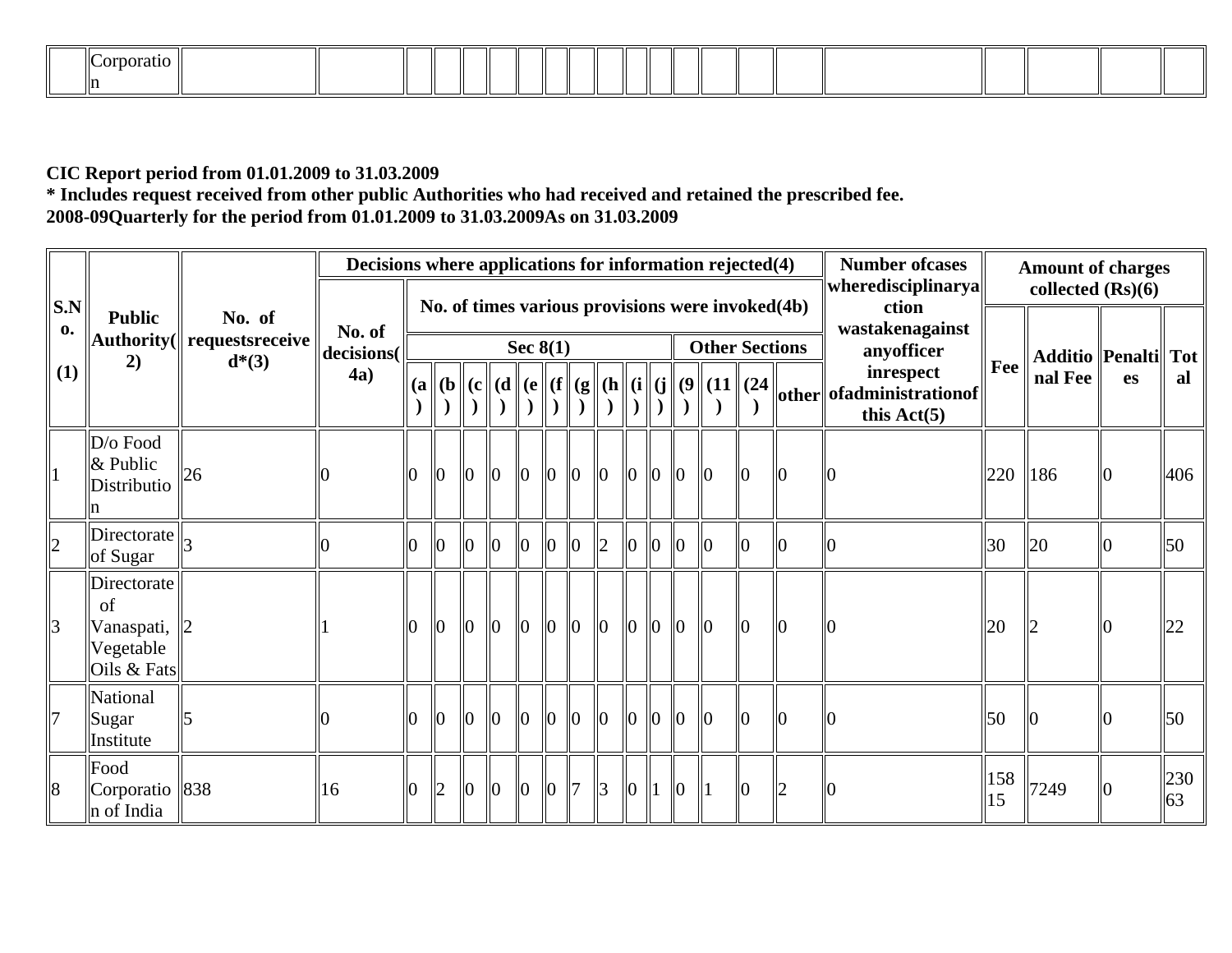| 19<br>$\ln g$<br>ш | Central<br>Warehousi<br> 40<br>Corporatio |  | 10 | $\parallel$ 0 |  | $ 0\rangle$<br>$\parallel$ 0 | $\parallel$ 0 | $\parallel$ 0 | $\parallel$ 0 | $\ 0\ $ $\ 1\ $ |  | 0 |  | $\vert$   0 | $\parallel$ 0 | $\overline{0}$ | $\parallel$ 0 | 350 | 304 | $\parallel$ 0 | 654 |
|--------------------|-------------------------------------------|--|----|---------------|--|------------------------------|---------------|---------------|---------------|-----------------|--|---|--|-------------|---------------|----------------|---------------|-----|-----|---------------|-----|
|--------------------|-------------------------------------------|--|----|---------------|--|------------------------------|---------------|---------------|---------------|-----------------|--|---|--|-------------|---------------|----------------|---------------|-----|-----|---------------|-----|

No.2-18/2009-ICT Government of India Ministry of Consumer Affairs, Food & Public Distribution Department of Food & Public Distribution Krishi Bhawan, New Delhi

Dated 10<sup>th</sup> August, 2009 To Deputy Secretary Central Information Commission, 301 A August Kranti Bhawan, New Delhi – 110066

Subject: Report under Section 25 of the Right to Information Act, 2005 quarter ending 30.6.2009-Reg.

Sir, I am directed to say that the requisite information for the quarter ending 30.06.2008 for the year 2009-10 in respect of the Department of Food & Public Distribution has been placed on the Department's website http://www.fcamin.nic.in in the link "Right to information" and also on CIC website. A hard copy is enclosed for information.

Yours faithfully,

(Shiv Kumar Gandotra) Under Secretary to the Government of India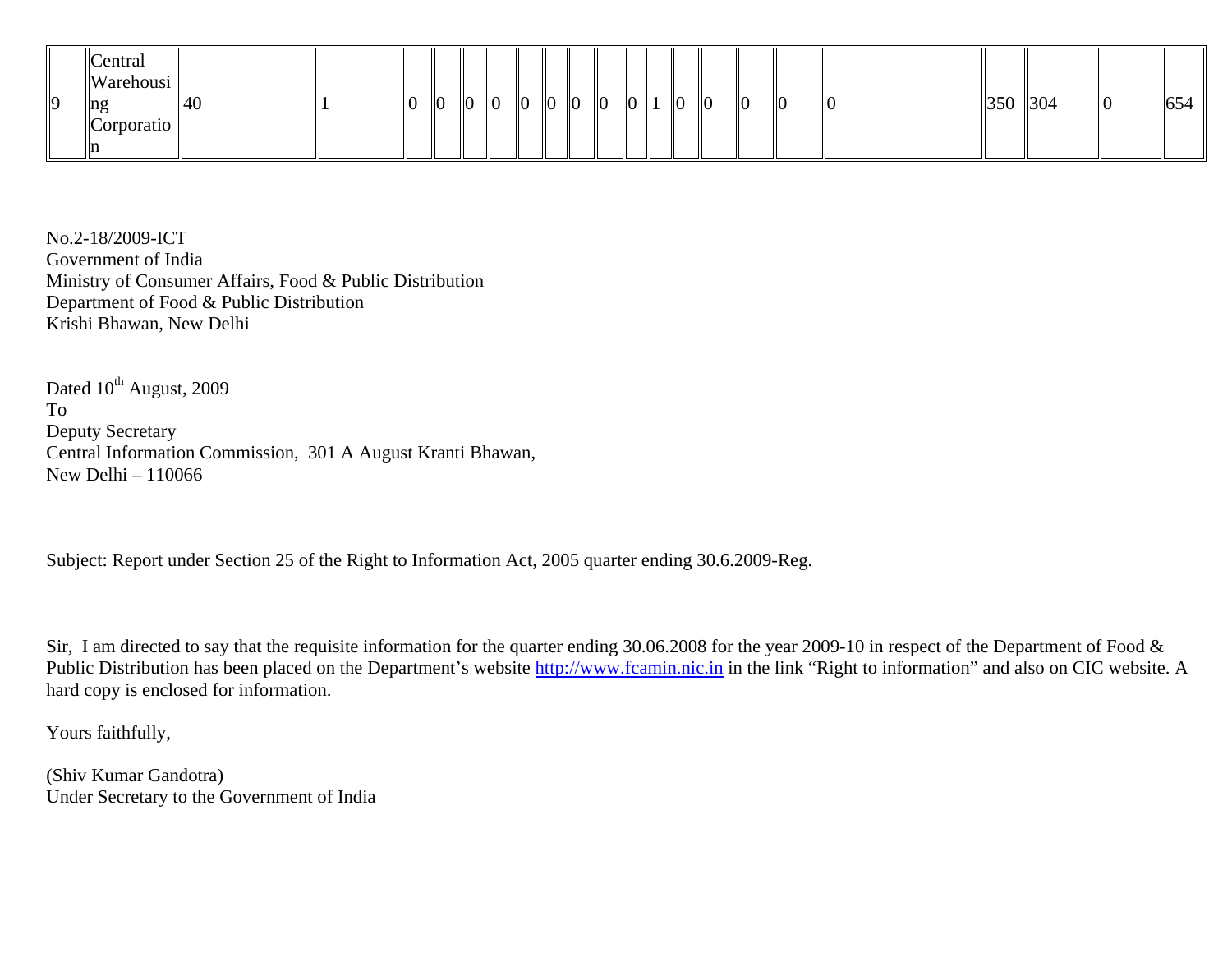|                |                                                                |                                         | Decisions where applications for information rejected(4) |                |                                                                                                                                             |                                         |                                 |               |               |                 |                |                 |                                                     |                |                           |                 |                       | <b>Number ofcases</b>                                                                                |           | <b>Amount of charges</b>              |    |           |
|----------------|----------------------------------------------------------------|-----------------------------------------|----------------------------------------------------------|----------------|---------------------------------------------------------------------------------------------------------------------------------------------|-----------------------------------------|---------------------------------|---------------|---------------|-----------------|----------------|-----------------|-----------------------------------------------------|----------------|---------------------------|-----------------|-----------------------|------------------------------------------------------------------------------------------------------|-----------|---------------------------------------|----|-----------|
| <b>S.No.</b> ( | <b>Public</b>                                                  | No. of<br>Authority    requests receive | No. of                                                   |                |                                                                                                                                             |                                         |                                 |               | Sec $8(1)$    |                 |                |                 | No. of times various provisions were invoked $(4b)$ |                |                           |                 | <b>Other Sections</b> | wheredisciplinarya<br>ction<br>wastakenagainst<br>anyofficer                                         |           | collected $(Rs)(6)$                   |    |           |
| 1)             | (2)                                                            | d(3)                                    | decisions(<br>4a)                                        |                |                                                                                                                                             |                                         |                                 |               |               |                 |                |                 | (j)                                                 |                | (9  1  <br>$\parallel$ 1) | $\frac{(2)}{4}$ |                       | inrespect<br>$\left\Vert \text{other}\right\Vert$ of administration of $\left\vert$<br>this $Act(5)$ | Fee       | <b>Additio Penalti Tot</b><br>nal Fee | es | al        |
|                | $D/\sigma$ F&PD 30                                             |                                         | 0                                                        | $\overline{0}$ | $ 0\rangle$                                                                                                                                 | $\ 0\ $ $\ 0\ $ $\ 0\ $ $\ 0\ $ $\ 0\ $ |                                 |               |               |                 |                |                 |                                                     | 0              | $\parallel$ 0             | $ 0\rangle$     | $\vert\vert$ 0        | $\bf{0}$                                                                                             | 230       | 30                                    |    | 260       |
|                | $\left  \text{Directorate} \right _{2}$<br>of Sugar            |                                         |                                                          | $\overline{0}$ | $\ 0\ $ $\ 0\ $ $\ 0\ $ $\ 0\ $ $\ 2\ $                                                                                                     |                                         |                                 |               |               |                 |                | $ 0\rangle$     |                                                     | IЮ             | $\overline{0}$            | $\vert$ 0       | $\overline{0}$        |                                                                                                      | 20        | IЮ                                    |    | 20        |
| $\overline{3}$ | Directorate<br>of<br>Vanaspati,<br>Vegetable<br>Oils &<br>Fats |                                         |                                                          | Ю              | 0                                                                                                                                           |                                         | $\overline{10}$                 | $\parallel$ 0 | $\parallel$ 0 | $\overline{10}$ | $\overline{0}$ | $\overline{10}$ |                                                     | $\overline{0}$ | llo                       | ll0             | l0                    |                                                                                                      | 40        |                                       |    | 40        |
| 4              | National<br>Sugar<br>Institute                                 |                                         |                                                          | 10             | $\parallel$ o $\parallel$ o $\parallel$ o $\parallel$ o $\parallel$ o $\parallel$ o $\parallel$ o $\parallel$ o $\parallel$ o $\parallel$ o |                                         |                                 |               |               |                 |                |                 |                                                     | $\overline{0}$ | $\vert$ <sub>0</sub>      | $\mathbf{I}$    | Ю                     |                                                                                                      | 10        | IЮ                                    |    | 10        |
| $\overline{5}$ | Food<br>Corporatio 975<br>n of India                           |                                         |                                                          | Ю              | $\ 0\ $ $\ 0\ $ $\ 0\ $ $\ 0\ $ $\ 4\ $ $\ 0\ $ 1                                                                                           |                                         |                                 |               |               |                 |                |                 |                                                     | $\bf{0}$       | $\vert 0 \vert$           | $\mathbf{I}$    | $\overline{2}$        |                                                                                                      | 202<br>68 | 9508                                  |    | 297<br>76 |
| 6              | Central<br>Warehousi<br>ng<br>Corporatio                       | 35                                      |                                                          |                | $\overline{0}$                                                                                                                              | $\overline{10}$                         | $\ 0\ $ $\ 0\ $ $\ 0\ $ $\ 0\ $ |               |               |                 |                | $\overline{10}$ |                                                     | l0             | $\vert$ 3                 | $\overline{0}$  | $\overline{4}$        |                                                                                                      | 330       | $\vert$ 502                           |    | 832       |
|                | Total                                                          | 1047                                    |                                                          |                |                                                                                                                                             |                                         |                                 |               |               |                 |                |                 |                                                     |                |                           |                 |                       |                                                                                                      |           | 208 10040                             |    | 309       |

**2009-10 Annexure-I Quarterly Report for the period from 01.04.2009 to 30.06.2009**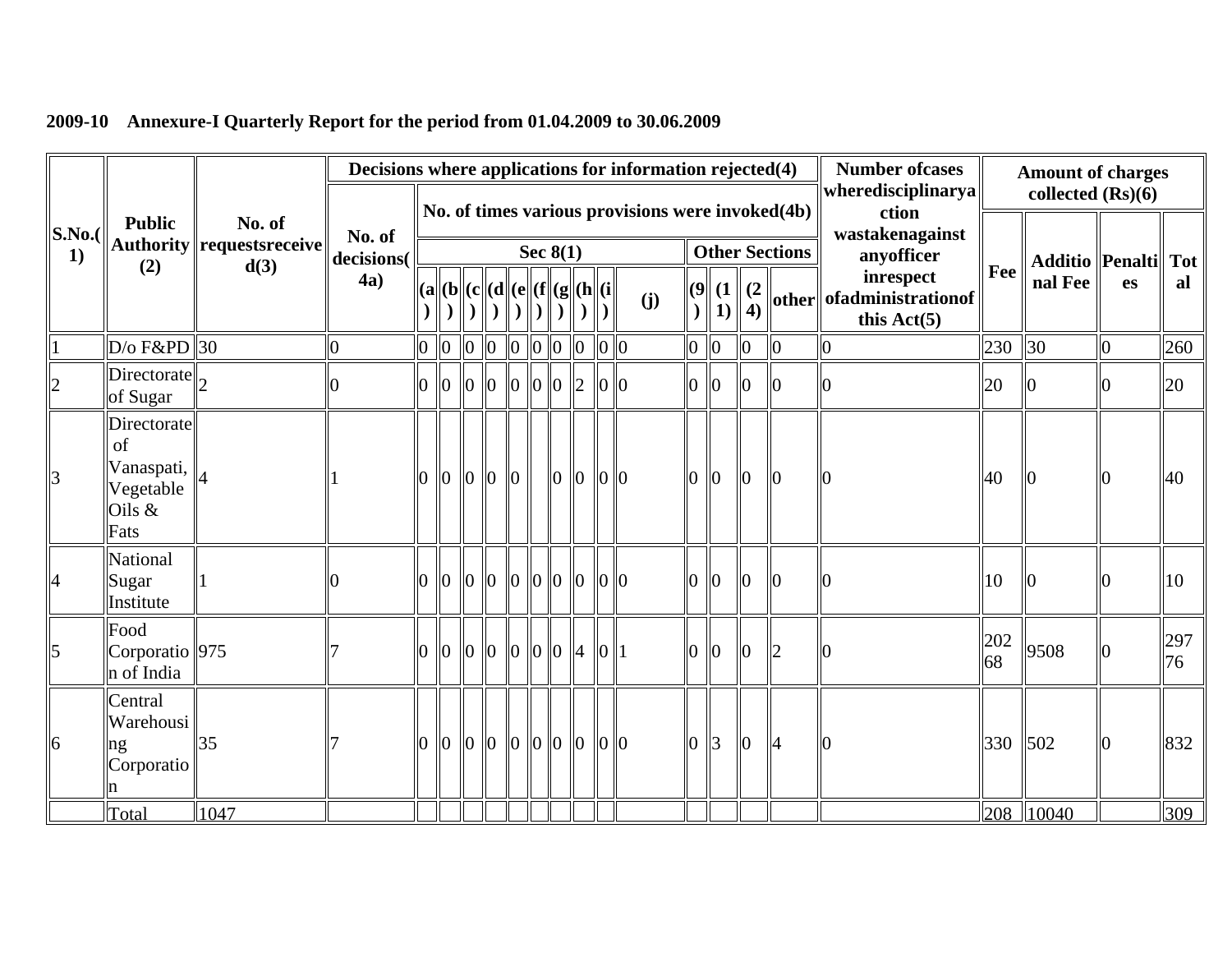### **CIC Report Period From 01.04.2008 to 30.06.20082008-09**

**\* Includes request received from other public Authorities who had received and retained the prescribed fee.** 

|             |                                                                                                     |                                      | Decisions where applications for information rejected(4) |                |                |                               |                |                 |                |                 |                      |        |                |                |                                      |                       | <b>Number ofcases</b>                                                                              |                 | <b>Amount of charges</b>        |                 |     |
|-------------|-----------------------------------------------------------------------------------------------------|--------------------------------------|----------------------------------------------------------|----------------|----------------|-------------------------------|----------------|-----------------|----------------|-----------------|----------------------|--------|----------------|----------------|--------------------------------------|-----------------------|----------------------------------------------------------------------------------------------------|-----------------|---------------------------------|-----------------|-----|
|             | <b>Public</b>                                                                                       | No. of                               |                                                          |                |                |                               |                |                 |                |                 | invoked(4b)          |        |                |                | No. of times various provisions were |                       | wheredisciplinaryac<br>tion                                                                        |                 | collected $(Rs)(6)$             |                 |     |
| S.No.<br>1) | (2)                                                                                                 | Authority    requestsreceive<br>d(3) | No. of<br>decisions(<br>4a)                              |                |                |                               |                | Sec $8(1)$      |                |                 |                      |        |                |                |                                      | <b>Other Sections</b> | wastakenagainst<br>$\left\vert \text{anyofficer inversepect} \right\vert_{\text{Fee}} \right\vert$ |                 | Addition Penalti Tota<br>al Fee |                 |     |
|             |                                                                                                     |                                      |                                                          |                |                |                               |                |                 |                |                 |                      |        |                |                |                                      |                       | ofadministrationof<br>this $Act(5)$                                                                |                 |                                 | <b>es</b>       |     |
|             | $D$ /o Food<br>$\&$ Public<br>$\ $ Distributio $\ $ <sup>37</sup><br>n                              |                                      |                                                          | $\Omega$       | $\mathbb{I}_0$ | $\ 0\ $                       |                | $\ 0\ $ $\ 0\ $ |                |                 | $\vert$ <sub>0</sub> | lo   0 | $ 0\rangle$    | $\overline{0}$ | $\mathbb{I}^0$                       | 10                    |                                                                                                    |                 | 330 580                         | $\vert 0 \vert$ | 910 |
|             | Directorate<br>of Sugar                                                                             |                                      |                                                          | IO.            | $\mathbb{I}^0$ | $\overline{0}$                | $\overline{0}$ | $\overline{0}$  | $\overline{0}$ | $\parallel$ 0   | $\overline{0}$       | 0      | 0              | $\overline{0}$ | $\Omega$                             | 10                    |                                                                                                    | $ 40\rangle$    |                                 | Ю               | 40  |
|             | Directorate<br><b>of</b><br>$\ \hat{\text{V}}\ $ vanaspati, $\ $ Nil<br>Vegetable<br>Oils &<br>Fats |                                      |                                                          | $\overline{0}$ | $\mathbb{I}^0$ | $\overline{0}$                | $\overline{0}$ | 0               |                | $\parallel$ 0   | $\parallel$ 0        | 0 0    | $\overline{0}$ | $\overline{0}$ | $\overline{0}$                       | $ 0\rangle$           | 10                                                                                                 | $Nil$ 0         |                                 | 10              | Nil |
|             | Save Grain<br>Campaign<br><b>Offices</b>                                                            |                                      |                                                          | $\Omega$       | $\mathbb{I}^0$ | $\parallel$ <sub>0</sub>      | $\mathsf{I}_0$ | $\vert 0 \vert$ | $\ 0\ $        |                 | $\vert$ <sub>0</sub> | 0      | $\overline{0}$ | $\overline{0}$ | $\overline{a}$                       | $\overline{10}$       |                                                                                                    | $\overline{50}$ | 380                             | 10              | 430 |
|             | Indian<br>Grain<br>Storage,<br>Manageme <sup>16</sup><br>$\ln x$<br>Research<br>Institute           |                                      |                                                          | $\Omega$       | $\mathsf{I}$   | $\overline{0}$ $\overline{0}$ |                | 0               |                | $\overline{10}$ | $\parallel$ 0        | 0 0    | $\Omega$       | $\overline{0}$ | $\mathsf{I}$                         | $\overline{10}$       | 10                                                                                                 | 60              | 432                             | 10              | 492 |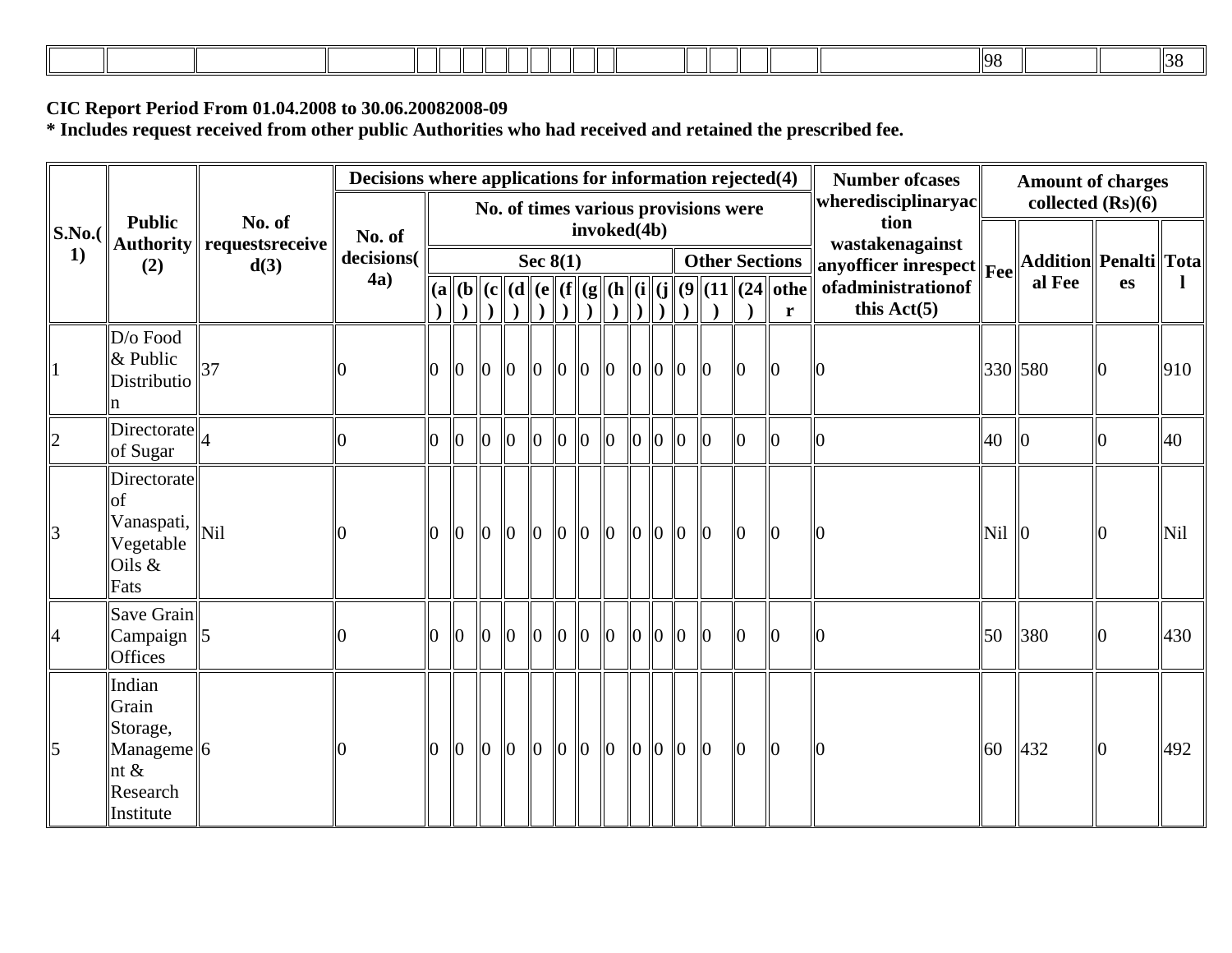| 16  | Quality<br>Control<br>Cells                           | Nil |    | $\overline{0}$ | $\overline{0}$ |         | $\ 0\ $ $\ 0\ $ $\ 0\ $ $\ 0\ $ |  |               |           | $\ 0\ $ $\ 0\ $ $\ 0\ $ |               | $ 0\rangle$   | $ 0\rangle$          | $Nil$   0 |               |      |
|-----|-------------------------------------------------------|-----|----|----------------|----------------|---------|---------------------------------|--|---------------|-----------|-------------------------|---------------|---------------|----------------------|-----------|---------------|------|
|     | National<br>Sugar<br>Institute                        |     |    | $\Omega$       | $\overline{0}$ |         | $\ 0\ 0\ 0\ 0\ 0\ 0\ $          |  |               |           | $\ 0\ $ $\ 0\ $ $\ 0\ $ |               | $ 0\rangle$   | 0                    | 40        | $\parallel 0$ | 40   |
| 18  | Food<br>$\vert$ Corporatio $\vert$ 460<br>n of India  |     | 13 | $\overline{0}$ | $\overline{0}$ |         | $\ 0\ _2\ 0\ _0$                |  | $\vert$ 4     |           | $\ 0\ $ 4 $\ 0\ $       |               | $ 0\rangle$   | $\vert$ 3            |           | $\ 580\ 8462$ | 1426 |
|     | Central<br>Warehousi<br>ng<br>Corporatio              | 38  | 12 | $\Omega$       | $\overline{0}$ | $\ 0\ $ | $\ 0\ 0\ $                      |  | $\parallel$ 0 | $\ 0\ $ 6 |                         | $\parallel$ 0 | $\parallel$ 0 | $\vert$ <sub>5</sub> | 340 70    |               | 410  |
| 10. | Hindustan<br>Vegetable<br>Oils<br>Corporatio<br>$n^*$ |     |    | $\overline{0}$ | $\overline{0}$ |         | $\ 0\ $ $\ 0\ $ $\ 0\ $ $\ 0\ $ |  |               |           | $\ 0\ 0\ $              | $\parallel$ 0 | $\parallel$ 0 | $\vert$ <sub>0</sub> | 20        | 68            | 88   |

Quarterly for the period from 1.4.2007 to 30.6.2007 As on 30.6.2007Year 2006-07 Return for the period ending March, 2007 As on 31.12.2006

No.2-18/2009-ICT Government of India Ministry of Consumer Affairs, Food & Public Distribution Department of Food & Public Distribution Krishi Bhawan, New Delhi

Dated  $10^{th}$  August, 2009

To,

Deputy Secretary Central Information Commission,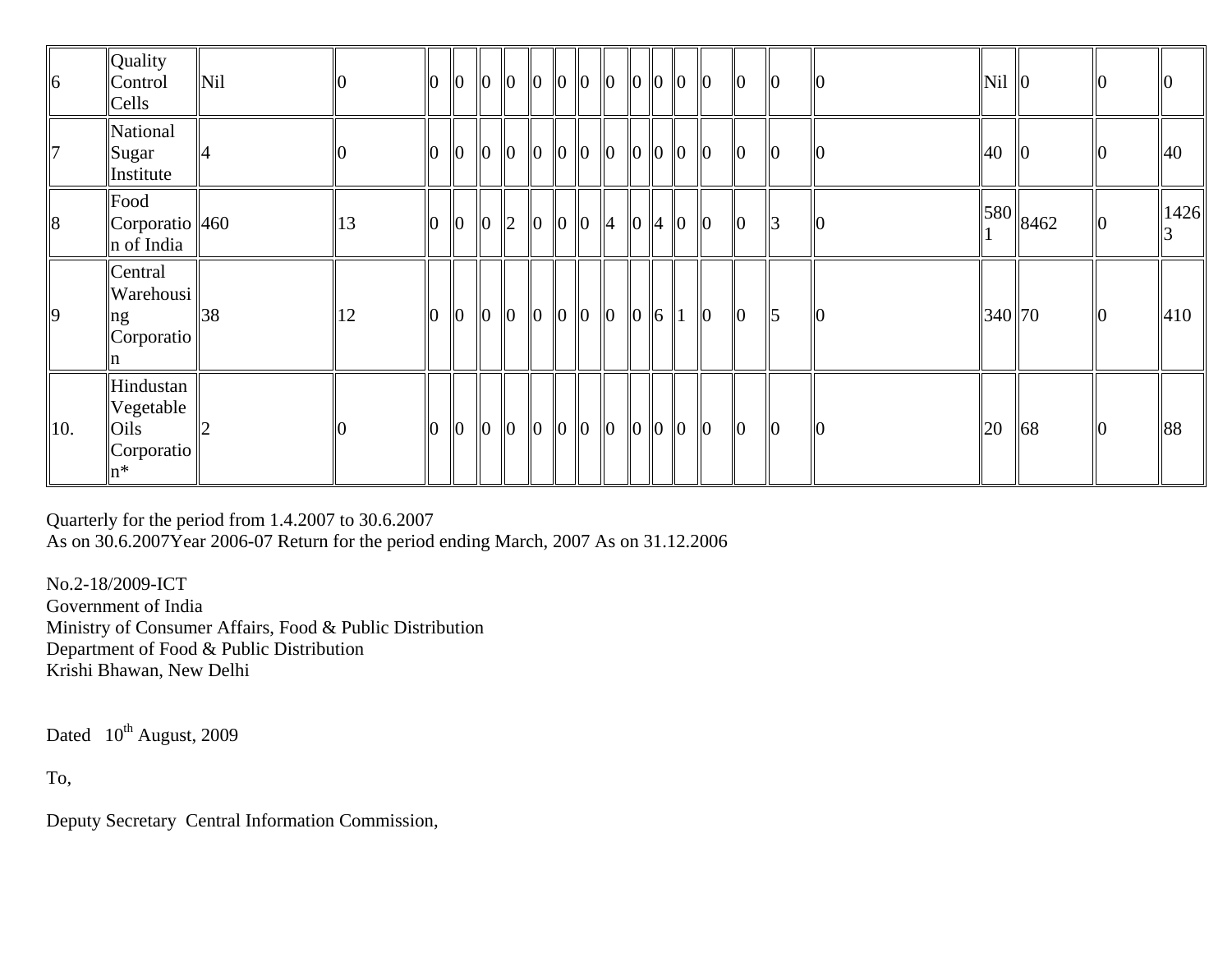301 A August, Kranti Bhawan New Delhi-110066.

Subject: Report under Section 25 of the Right to Information Act, 2005 quarter ending 30.6.2009-Reg.Sir, I am directed to say that the requisite information for the quarter ending 30.06.2009 for the year 2009-10 in respect of the Department of Food & Public Distribution has been placed on the Department's website http://www.fcamin.nic.in in the link "Right to information" and also on CIC website. A hard copy is enclosed for information.

Yours faithfully, (Shiv Kumar Gandotra) Under Secretary to the Government oft India

|       |                                                                   |                                          | Decisions where applications for information rejected(4) |                |                |                                                                                                |                |               |             |         |                                                  |   |                                                          |                |                       | <b>Number of cases</b>                                                              |     |         |                                                                                                  |               |
|-------|-------------------------------------------------------------------|------------------------------------------|----------------------------------------------------------|----------------|----------------|------------------------------------------------------------------------------------------------|----------------|---------------|-------------|---------|--------------------------------------------------|---|----------------------------------------------------------|----------------|-----------------------|-------------------------------------------------------------------------------------|-----|---------|--------------------------------------------------------------------------------------------------|---------------|
| S.No. | <b>Public</b>                                                     | No. of                                   | No. of                                                   |                |                |                                                                                                |                |               |             |         | No. of times various provisions were invoked(4b) |   |                                                          |                |                       | wheredisciplinary a<br>ction<br>wastakenagainst                                     |     |         | <b>Amount of charges</b><br>collected $(Rs)(6)$<br><b>Additio</b>    Penalti    Tot<br>es<br>IIO |               |
| 1)    | (2)                                                               | Authority    requests receive   <br>d(3) | decisions(<br>4a)                                        |                |                | $\ ({\bf a}\ ({\bf b}\ ({\bf c}\ ({\bf d}\ ({\bf e}\ ({\bf f}\ ({\bf g}\ ({\bf h}\ ({\bf i}\ $ |                | Sec $8(1)$    |             |         | (j)                                              |   | $\left  \mathbf{0}\right $ $\left( 1\right $<br>$\bf{1}$ | (2)            | <b>Other Sections</b> | anyofficer<br>inrespect<br>$\ $ other $\ $ ofadministrationof $\ $<br>this $Act(5)$ | Fee | nal Fee |                                                                                                  | al            |
|       | $\ D\ $ F&PD $\ 30$                                               |                                          |                                                          | 10             | 0 0            |                                                                                                |                | $\ 0\ 0\ 0\ $ |             | $\ 0\ $ |                                                  | 0 | $ 0\rangle$                                              | 10             | 10                    |                                                                                     | 230 | 30      |                                                                                                  | $ 260\rangle$ |
|       | Directorate<br>of Sugar                                           |                                          |                                                          |                | $\overline{0}$ | $\mathbf{I}$                                                                                   |                | 0 0           | $\parallel$ |         |                                                  |   | $\overline{0}$                                           | $\overline{0}$ |                       |                                                                                     | 20  |         |                                                                                                  | 120           |
|       | Directorate<br>of<br>Vanaspati,<br>Vegetable<br>Oils $\&$<br>Fats |                                          |                                                          | $\overline{0}$ | $ 0\rangle$    | $ 0\rangle$                                                                                    | $\overline{0}$ | $\parallel$ 0 | $ 0\rangle$ |         |                                                  |   | $\overline{0}$                                           | $\overline{0}$ |                       |                                                                                     | 40  |         |                                                                                                  | <b>140</b>    |
|       | National<br>Sugar<br>Institute                                    |                                          |                                                          | $\overline{0}$ | 0 0            |                                                                                                |                | $\ 0\ 0\ 0\ $ |             | $\ 0\ $ |                                                  |   | $\overline{0}$                                           | $\overline{0}$ |                       |                                                                                     | 10  |         |                                                                                                  | 10            |

#### 2009-10 Annexure-I Quarterly Report for the period from 01.04.2009 to 30.06.2009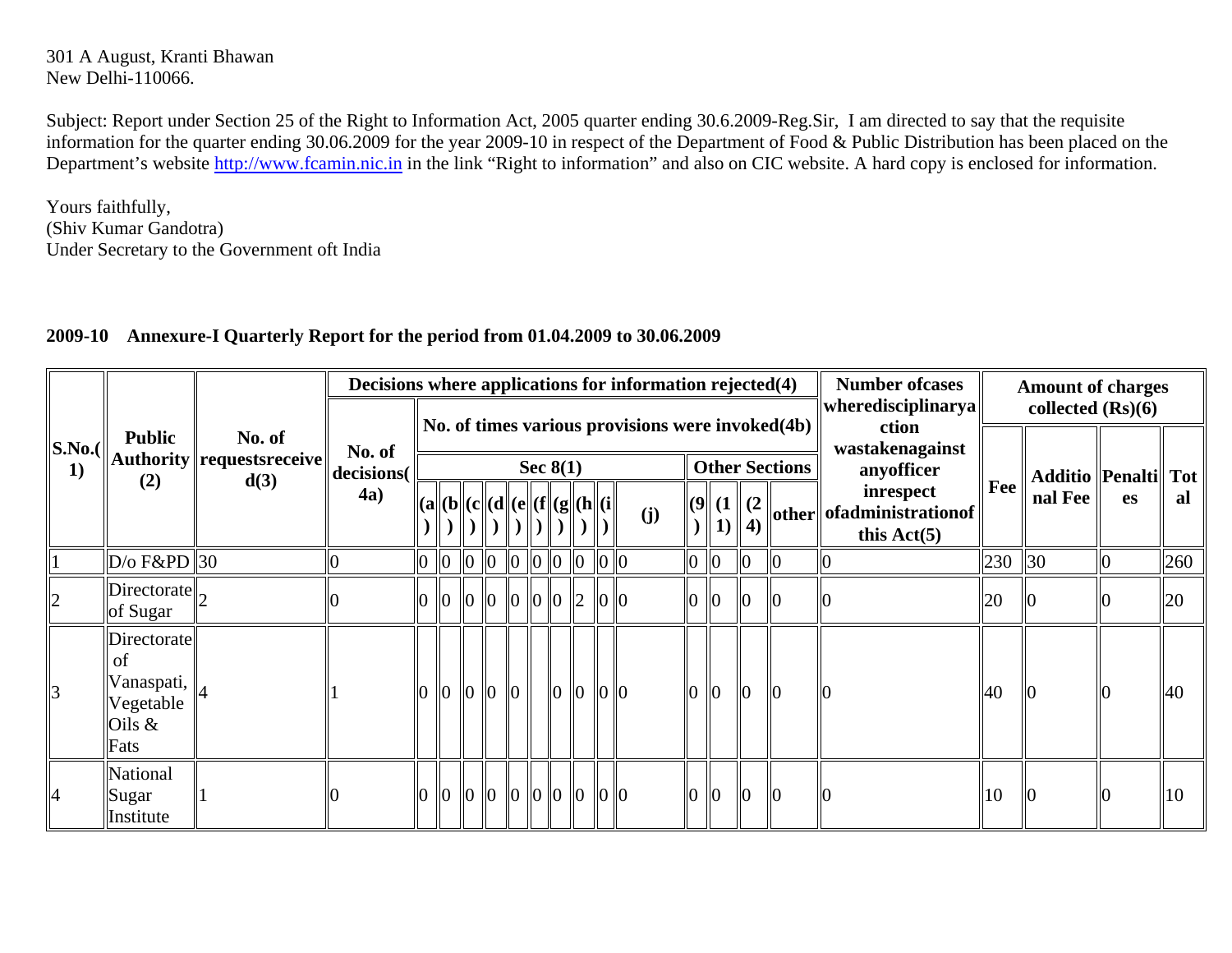| $\vert$ <sub>5</sub> | Food<br>Corporatio   975<br>  n of India   |      |  | $\parallel$ 0 $\parallel$ 0 $\parallel$ 0 $\parallel$ 0 $\parallel$ 0 $\parallel$ 4 |  |  |  | $\ 0\ $                     |  |     | $\parallel$ 0 | $\overline{0}$ | 2  | $\overline{0}$ | 202<br>68      | 9508                 | $\parallel$ 0 | 297<br>76  |
|----------------------|--------------------------------------------|------|--|-------------------------------------------------------------------------------------|--|--|--|-----------------------------|--|-----|---------------|----------------|----|----------------|----------------|----------------------|---------------|------------|
| $\ 6$                | Central<br>Warehousi<br> ng<br> Corporatio | II35 |  | $\ 0\ $ $\ 0\ $ $\ 0\ $ $\ 0\ $ $\ 0\ $                                             |  |  |  | $\parallel$ 0 $\parallel$ 0 |  | IIO | $\parallel$ 3 | $\overline{0}$ | 14 | $\parallel$ 0  | $\ 330\ 502\ $ |                      | $\parallel$ 0 | 832        |
|                      | $\vert$ Total                              | 1047 |  |                                                                                     |  |  |  |                             |  |     |               |                |    |                | 98             | $\sqrt{208}$   10040 |               | 309<br> 38 |

CIC Quarterly Report 01/04/2007 To 30/06/2007

#### **Annexure-I**

### **CIC Quarterly Report for the period from 01.01.2010 to 31.03.2010**

| S.N<br>$\mathbf{0}$<br>(1) | <b>Public</b><br><b>Authority</b><br>(2) | reques<br>ts    | No. of            | No. of $\parallel$ Decisions where applications for information rejected<br>cases where<br>(4)<br>disciplinary<br>No. of times various provisions were invoked |                 |  |                 |                |               |                |                |    |               |                                                                                   |  |                |                                                         |                                                                  |     | Number of    Amount of charges collected<br>$(Rs)$ (6) |           |     |
|----------------------------|------------------------------------------|-----------------|-------------------|----------------------------------------------------------------------------------------------------------------------------------------------------------------|-----------------|--|-----------------|----------------|---------------|----------------|----------------|----|---------------|-----------------------------------------------------------------------------------|--|----------------|---------------------------------------------------------|------------------------------------------------------------------|-----|--------------------------------------------------------|-----------|-----|
|                            |                                          | receive<br>d(3) | decisio<br>ns(4a) |                                                                                                                                                                |                 |  |                 |                | Sec $8(1)$    |                | (4b)           |    |               |                                                                                   |  |                | <b>Other Sections</b>                                   | action was<br>taken<br>against any                               | Fee | <b>Addition   Penalti   Tota  </b><br>al Fee           | <b>es</b> |     |
|                            |                                          |                 |                   |                                                                                                                                                                |                 |  |                 |                |               |                |                |    |               |                                                                                   |  |                | (a  (b  c  (d  c  f  (g  (h  (i  (j  (9  (11  (24  othe | officer in<br>respect of<br>administrati<br>on of this<br>Act(5) |     |                                                        |           |     |
|                            | $D/O$ F&PD                               | 42              |                   |                                                                                                                                                                | $\parallel$ 0   |  | $\parallel$ 0   |                | $\mathbf{I}$  | $\overline{0}$ | $\overline{0}$ | 10 | $\parallel$ 0 | $\parallel$ 0                                                                     |  | $\overline{0}$ |                                                         |                                                                  | 370 | 117                                                    |           | 487 |
| $\overline{2}$             | Directorate<br>of Sugar                  | $\parallel$ 10  |                   |                                                                                                                                                                | $\overline{10}$ |  | $\overline{10}$ |                | $\parallel$ 0 | $\parallel$ 0  | $\parallel$ 0  |    |               | $\parallel$ o $\parallel$ o $\parallel$ o $\parallel$ o $\parallel$ o $\parallel$ |  | $\overline{0}$ |                                                         | lЮ                                                               | 100 | 40                                                     |           | 140 |
|                            | Directorate                              |                 |                   |                                                                                                                                                                | $\mathsf{I}$ 10 |  | $\parallel$ 0   | $\mathbb{I}^0$ | $\mathbf{I}$  | $\parallel$ 0  | $\parallel$ 0  |    | $\mathbf{I}$  | $\overline{10}$                                                                   |  |                |                                                         |                                                                  | 40  |                                                        |           | 40  |